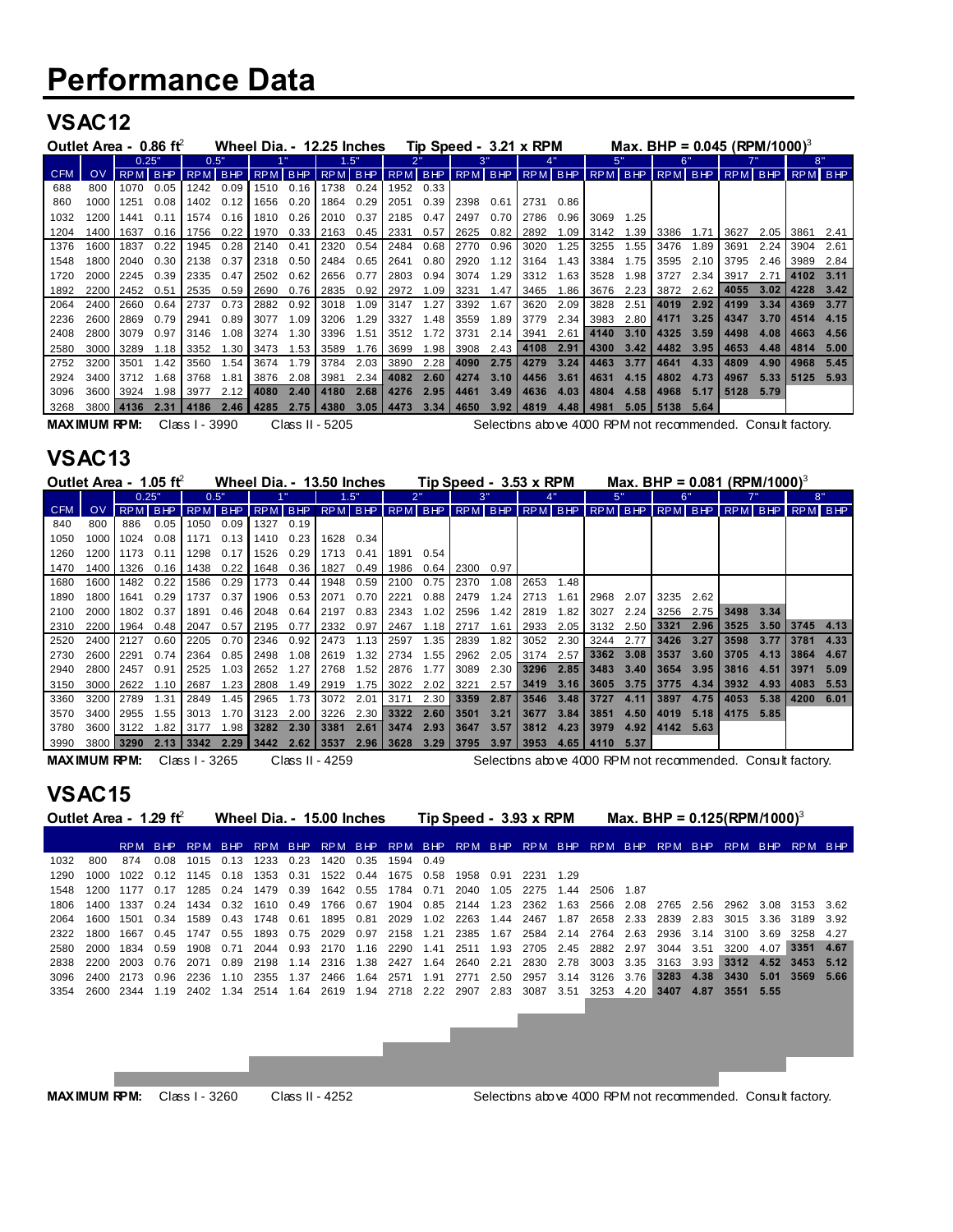### **VSAC16**

| Outlet Area - 1.57 ft |                  |           |      |               |      | Wheel Dia. - 16.50 Inches           |                   |                    |          |                     |      |             |      | Tip Speed - 4.32 x RPM |      |                |      |           |      | Max, BHP = $0.222$ (RPM/1000) <sup>3</sup>                                              |      |      |      |
|-----------------------|------------------|-----------|------|---------------|------|-------------------------------------|-------------------|--------------------|----------|---------------------|------|-------------|------|------------------------|------|----------------|------|-----------|------|-----------------------------------------------------------------------------------------|------|------|------|
|                       |                  | 0.25"     |      | 0.5"          |      |                                     |                   |                    | 1.5"     |                     |      | 3"          |      |                        |      |                | 5"   | 6"        |      |                                                                                         |      | 8"   |      |
| <b>CFM</b>            | <b>OV</b>        | RPM BHP   |      |               |      |                                     |                   |                    |          |                     |      |             |      |                        |      |                |      |           |      | RPM BHP RPM BHP RPM BHP RPM BHP RPM BHP RPM BHP RPM BHP RPM BHP RPM BHP RPM BHP RPM BHP |      |      |      |
| 1256                  | 800              | 726       | 0.08 | 859           | 0.14 | 1086 0.28                           |                   |                    |          |                     |      |             |      |                        |      |                |      |           |      |                                                                                         |      |      |      |
| 1570                  | 1000             | 838       | 0.12 | 959           |      | $0.19$   1154 0.34                  |                   | 1332               | 0.51     |                     |      |             |      |                        |      |                |      |           |      |                                                                                         |      |      |      |
| 1884                  | 1200             | 960       | 0.17 | 1063          | 0.25 | 1249                                | $0.43$            | 1402               | 0.61     | 1547                | 0.81 |             |      |                        |      |                |      |           |      |                                                                                         |      |      |      |
| 2198                  | $1400 \text{ I}$ | 1086      | 0.24 | 1177          |      | 0.33   1349 0.53   1496 0.74   1625 |                   |                    |          |                     |      | 0.95   1882 | 1.44 |                        |      |                |      |           |      |                                                                                         |      |      |      |
| 2512                  | 1600             | 1214      | 0.32 | 1298          | 0.43 | 11451                               | 0.65              | 1595               | 0.89 I   | 1719                | 1.12 | 1940        | 1.61 | 2171                   | 2.21 | 2413 2.95      |      |           |      |                                                                                         |      |      |      |
| 2826                  | 1800 I           | 1344      | 0.43 | 1422          | 0.55 | 1561                                | 0.79              | 1695               | 1.05     | 1818                | 1.32 | 2029        | 1.85 | 2220                   | 2.41 | 2429           | 3.10 | 2647      | 3.92 |                                                                                         |      |      |      |
| 3140                  | 2000 l           | 1475      | 0.56 | 1548          | 0.69 | 1677                                | 0.96              | 1799               | 1.24     | 1918                | 1.53 | 2125        | 2.12 | 2307                   | 2.72 | 2478           | 3.35 | 2664 4.10 |      | 2862                                                                                    | 4.99 |      |      |
| 3454                  | 2200             | 1608      | 0.71 | 1676          | 0.86 | l 1797                              | $1.15$            | 1909               | $1.45$ I | 2020                | 1.76 | 2224        | 2.41 | 2400                   | 3.06 | 2564           | 3.73 | 2718      | 4.42 | 2885                                                                                    | 5.23 | 3064 | 6.17 |
| 3768                  | 2400 l           | 1742      | 0.90 | 1805          | 1.05 | 1921                                | 1.37 <sup>1</sup> | 2025               | 1.69     | 2126                |      | $2.03$ 2324 | 2.73 | 2498                   | 3.44 | 2655           | 4.15 | 2804      | 4.88 | 2945                                                                                    | 5.63 | 3094 | 6.47 |
| 4082                  | 2600             | 1876      | 1.11 | 1936          | 1.28 | 2046                                | 1.62              | 2144               | 1.97     | 2238                | 2.32 | 2425        | 3.07 | 2598                   | 3.84 | 2752 4.60      |      | 2895      | 5.38 | 3032                                                                                    | 6.18 | 3162 | 6.98 |
| 4396                  | 2800 L           | 2012      | 1.36 | 2068          | 1.54 | 2172                                | 1.91              | 2266               | 2.28     | 2355                | 2.66 | 2529        | 3.44 | 2698                   | 4.27 | 2851           | 5.09 | 2991      | 5.92 | 3123                                                                                    | 6.75 | 3251 | 7.61 |
| 4710                  | 3000 l           | 2147      | 1.64 | 2200          | 1.84 | 2299 2.23                           |                   | 2390               |          | 2.63 2474 3.02 2637 |      |             | 3.85 | 2799                   | 4.72 | 2951           | 5.61 | 3090      | 6.49 | 3219                                                                                    | 7.38 | 3342 | 8.27 |
| 5024                  | 3200 l           | 2284      | 1.96 | 2333          | 2.17 | 2427                                | 2.59              | 2515               | 3.01     | 2596                | 3.44 | 2750        | 4.30 | 2903                   | 5.21 | 3051 6.15      |      | 3190      | 7.10 | 3317                                                                                    | 8.04 | 3438 | 8.99 |
| 5338                  | 3400 l           | 2420      | 2.32 | 2467          | 2.55 | 2557                                | 2.99              | 2641               | 3.44     | 2720                | 3.89 | 2867        | 4.80 | 3010                   | 5.75 | 3153           | 6.74 | 3290      | 7.74 | 3417 8.75                                                                               |      |      |      |
| 5652                  | 3600 L           | 2557      | 2.73 | 2602          | 2.97 | l 2687                              |                   | $3.44$   2768 3.91 |          | 2845                | 4.39 | 2986        | 5.34 | 3121                   | 6.33 | 3257           | 7.36 | 3390      | 8.41 |                                                                                         |      |      |      |
| 5966                  |                  | 3800 2694 |      | $3.18$   2737 |      | 3.43   2819                         |                   | $3.93$   2896      |          | $4.43$   2970       | 4.93 | 3107        |      | $5.94$   3236          |      | 6.96 3364 8.02 |      |           |      |                                                                                         |      |      |      |

**MAXIMUM RPM:** Class I - 2673 Class II - 3487

### **VSAC18**

| Outlet Area - 1.92 ft |        |         |      |                                                  |          | Wheel Dia. - 18.25 Inches |          |                             |           |                     |      | Tip Speed - 4.78 x RPM |      |                    |      |                  |      |            |      | Max, BHP = 0.43 (RPM/1000) <sup>3</sup>                               |      |           |      |
|-----------------------|--------|---------|------|--------------------------------------------------|----------|---------------------------|----------|-----------------------------|-----------|---------------------|------|------------------------|------|--------------------|------|------------------|------|------------|------|-----------------------------------------------------------------------|------|-----------|------|
|                       |        | 0.25"   |      | 0.5"                                             |          |                           |          |                             | 1.5"      |                     |      |                        |      |                    |      | 5"               |      | 6"         |      |                                                                       |      | 8"        |      |
| CFM I                 | OV.    | RPM BHP |      |                                                  |          | RPM BHP RPM BHP RPM BHP   |          |                             |           |                     |      |                        |      |                    |      |                  |      |            |      | RPM   BHP   RPM   BHP   RPM   BHP   RPM   BHP   RPM   BHP   RPM   BHP |      | RPM BHP   |      |
| 1536                  | 800    | 616     | 0.10 | 736                                              | 0.17     | 941                       | 0.32     |                             |           |                     |      |                        |      |                    |      |                  |      |            |      |                                                                       |      |           |      |
| 1920                  | 1000   | 710     | 0.15 | 814                                              | 0.23     | 996                       | 0.41     | 1157 0.60                   |           |                     |      |                        |      |                    |      |                  |      |            |      |                                                                       |      |           |      |
| 2304                  | 1200   | 811     | 0.22 | 903                                              | 0.31     | 1066                      | $0.52$ I | 1212                        | 0.73      | 1346                | 0.96 |                        |      |                    |      |                  |      |            |      |                                                                       |      |           |      |
| 2688                  | 1400   | 916     | 0.31 | 998                                              | 0.42     | l 1146                    |          | 0.64 1280                   | 0.89      |                     |      | 1404 1.15   1633       | 1.69 |                    |      |                  |      |            |      |                                                                       |      |           |      |
| 3072                  | 1600   | 1023    | 0.42 | 1097                                             | 0.54     | 1232                      | 0.80     | 1357                        | 1.07      | 1472                | 1.35 | 1684                   | 1.94 | 1882               | 2.58 |                  |      |            |      |                                                                       |      |           |      |
| 3456                  | 1800 L | 1132    | 0.56 | 1201                                             |          | $0.70$ 1324               | 0.98     | 1439                        | 1.27      | 1547                | 1.58 | 1747                   | 2.23 | 1931               |      | 2.90 2106        | 3.62 | 2283       | 4.41 |                                                                       |      |           |      |
| 3840                  | 2000 l | 1243    | 0.73 | 1306                                             | 0.89     | 1421                      | 1.20     | 1528                        | 1.52      | 1629                | 1.85 | 1817                   | 2.55 | 1992               | 3.28 | 2155             | 4.03 | 2313       | 4.82 | 2472                                                                  | 5.68 |           |      |
| 4224                  | 2200 l | 1354    | 0.94 | 1413                                             | 1.11     | 1520                      | $1.45$ I | 1620                        | 1.80 I    | 1715                | 2.15 | 1893                   | 2.90 | 2059               |      | 3.68 2215        | 4.49 | l 2363     | 5.32 | 2507                                                                  | 6.18 | 2651 7.11 |      |
| 4608                  | 2400 l | 1467    | 1.18 | 1521                                             | 1.37     | 1622                      | 1.74     |                             | 1716 2.11 | 1805                | 2.50 | 1974 3.29              |      | 2132 4.13          |      | 2281             | 4.99 | 2423       | 5.87 | 2559                                                                  | 6.77 | 2692      | 7.71 |
| 4992                  | 2600 l | 1580    | 1.47 | 1631                                             | 1.67     | 1726                      |          | 2.08 1814 2.48              |           | 1899                | 2.89 | 2059                   | 3.73 | 2210               |      | $4.62$ 2352 5.53 |      | 2489       | 6.47 | 2620                                                                  | 7.43 | 2746      | 8.40 |
| 5376                  | 2800 L | 1694    | 1.80 | 1742                                             | 2.02     | 1832                      | 2.46     | 1916 2.89                   |           | 1995                | 3.32 | 2148                   |      | 4.22 2292          |      | $5.16$ 2429 6.12 |      | 2559       | 7.10 | 2685                                                                  | 8.12 | 2807      | 9.15 |
| 5760                  | 3000 l | 1808    | 2.18 | 1853                                             |          | 2.42 1938                 |          |                             |           | 2.88 2018 3.35 2094 |      | 3.81 2239              |      | 4.76 2377          |      | $5.74$   2508    | 6.75 | 2634       | 7.79 | 2755                                                                  | 8.86 | 2873      | 9.95 |
| 6144                  | 3200 l | 1923    | 2.61 |                                                  |          | 1965 2.86 2046            |          |                             |           | 3.36 2123 3.86 2195 |      | 4.35 2333              |      | $5.35$   2465 6.38 |      | 2591             | 7.45 | 2713       | 8.54 | 2830 9.66                                                             |      |           |      |
| 6528                  | 3400 I | 2038    | 3.10 | 2078                                             | 3.37     | 2155                      | 3.90     | 2228                        |           | 4.43 2297           | 4.95 | 2429                   | 6.00 | 2556               | 7.09 | 2677             | 8.20 | 2795       | 9.35 |                                                                       |      |           |      |
| 6912                  | 3600 L | 2153    | 3.64 | 2191                                             |          | $3.93 \mid 2264$          |          | 4.49 2334 5.05              |           | 2401                | 5.61 | 2528                   | 6.72 | 2649               | 7.85 | 2766             | 9.02 | 2879 10.21 |      |                                                                       |      |           |      |
| 7296                  | 3800 I | 2269    | 4.26 | 2305                                             | $4.55$ I | 2374                      |          | $5.14$   2441               | 5.73      | 2506                | 6.33 | 2628                   |      | 7.50 2744          |      | 8.68 2857        | 9.90 |            |      |                                                                       |      |           |      |
|                       |        |         |      | $\sim$ $\sim$ $\sim$ $\sim$ $\sim$ $\sim$ $\sim$ |          |                           |          | $\sim$ $\sim$ $\sim$ $\sim$ |           |                     |      |                        |      |                    |      |                  |      |            |      |                                                                       |      |           |      |

**MAXIMUM RPM:** Class I - 2294 Class II - 2902

### **VSAC20**

| Outlet Area - 2.30 ft |           |           |         |            |      | Wheel Dia. - 20.00 Inches |                     |      |           |           |      | Tip Speed - 5.24 x RPM |      |      |            |                     |            |                       |            | Max. BHP = $0.68$ (RPM/1000) <sup>3</sup>                                                           |      |           |            |
|-----------------------|-----------|-----------|---------|------------|------|---------------------------|---------------------|------|-----------|-----------|------|------------------------|------|------|------------|---------------------|------------|-----------------------|------------|-----------------------------------------------------------------------------------------------------|------|-----------|------------|
|                       |           |           | 0.25"   |            | 0.5" |                           |                     |      | 1.5"      |           |      | 3"                     |      |      |            | 5"                  |            |                       | ิ 6 "      |                                                                                                     |      |           | 8"         |
| <b>CFM</b>            | <b>OV</b> |           | RPM BHP | <b>RPM</b> |      |                           |                     |      |           |           |      |                        |      |      |            |                     |            |                       |            | BHP   RPM   BHP   RPM   BHP   RPM   BHP   RPM   BHP   RPM   BHP   RPM   BHP   RPM   BHP   RPM   BHP |      |           |            |
| 1840                  | 800       | 561       | 0.12    | 671        | 0.20 | 858                       | 0.39                |      |           |           |      |                        |      |      |            |                     |            |                       |            |                                                                                                     |      |           |            |
| 2300                  | 1000      | 647       | 0.18    | 742        | 0.28 | 908                       | $0.49$ I            | 1055 | 0.72      |           |      |                        |      |      |            |                     |            |                       |            |                                                                                                     |      |           |            |
| 2760                  | 1200      | 739       | 0.26    | 822        | 0.37 | 972                       | $0.62$ I            |      | 1105 0.88 | 1227      | 1.15 |                        |      |      |            |                     |            |                       |            |                                                                                                     |      |           |            |
| 3220                  | 1400 834  |           | 0.37    | 909        |      | $0.50$ 1044 0.77 1166     |                     |      |           | 1.06 1280 |      | 1.37 1489              | 2.02 |      |            |                     |            |                       |            |                                                                                                     |      |           |            |
| 3680                  | 1600      | 931       | 0.50    | 1000       |      | $0.65$ 1123               | $0.95$ I            | 1236 | 1.28      | 1341      | 1.61 | 1535                   | 2.32 | 1717 | 3.09       |                     |            |                       |            |                                                                                                     |      |           |            |
| 4140                  | 1800      | 1031      | 0.67    | 1093       | 0.84 | 1206                      | 1.17                | 1312 | 1.53      | 1410      | 1.89 | 1593                   | 2.67 | 1760 | 3.47       | 1921                | 4.34       | 2083 5.28             |            |                                                                                                     |      |           |            |
| 4600                  | 2000      | 1131      | 0.87    | 1189       | 1.06 | 1294                      | 1.43                | 1392 | 1.82      | 1484      | 2.21 | 1656                   | 3.05 | 1816 | 3.92       | 1965                | 4.82       | 2110                  | 5.78       | 2255                                                                                                | 6.81 |           |            |
| 5060                  | 2200      | 1233      | 1.12    | 1286       | 1.32 | 1385                      | 1.73 $\blacksquare$ | 1476 | 2.15      | 1563      | 2.58 | 1726                   | 3.47 | 1877 | 4.41       | 2020                | 5.38       | 2155                  | 6.37       | 2287                                                                                                | 7.41 | 2418      | 8.51       |
| 5520                  |           | 2400 1335 | 141     | 1385       |      | $1.64$   1478             | 2.08                | 1563 | 2.53      | 1645      | 2.99 | 1799                   | 3.94 | 1943 | 4.94       | 2079                | 5.97       | 2210                  | 7.04       | 2334                                                                                                | 8.12 | 2455 9.24 |            |
| 5980                  |           | 2600 1438 | 1.75    | 1485       |      | 2.00 1572                 | 2.48                | 1653 | 2.96      | 1730      | 3.45 | 1876                   | 4.46 | 2014 |            | $5.52$   2144       | 6.61       | 2269                  | 7.75       | 2389                                                                                                | 8.90 | 2504      | 10.06      |
| 6440                  |           | 2800 1542 | 2.15    | 1586       | 2.41 | 1668                      | $2.93$ I            |      | 1745 3.45 | 1817      | 3.96 | 1957                   | 5.05 |      |            | 2088 6.16 2214 7.32 |            | 2333                  | 8.51       | 2448                                                                                                | 9.72 | 2560      | 10.97      |
| 6900                  |           | 3000 1646 | 2.60    | l 1687     |      | 2.88 1765                 | $3.44$              | 1838 | 4.00      | 1907      | 4.55 | 2040                   | 5.69 | 2166 | 6.87       | 2286                | 8.08       | 2401                  | 9.33       | 2512 10.61                                                                                          |      |           | 2619 11.91 |
| 7360                  | 3200      | 1750      | 3.11    | 1789       | 3.41 | 1863                      | 4.01                | 1933 | 4.61      | 1999      | 5.20 | 2125                   | 6.39 | 2246 | 7.63       | 2361                | 8.91       |                       | 2473 10.23 | 2580 11.57                                                                                          |      |           |            |
| 7820                  | 3400      | 1855      | 3.70    | 1892       | 4.02 | 1962                      | 4.65                | 2029 | 5.29      | 2092      | 5.91 | 2213                   | 7.17 | 2328 | 8.47       | 2440                | 9.81       |                       | 2547 11.18 |                                                                                                     |      |           |            |
| 8280                  | 3600      | 1960      | 4.35    | 1995       |      | 4.69 2061                 | 5.35                | 2125 | 6.02      | 2187      | 6.70 | 2302                   | 8.02 |      | 2413 9.38  |                     |            | 2520 10.78 2623 12.21 |            |                                                                                                     |      |           |            |
| 8740                  |           | 3800 2065 | 5.07    | 2098       |      | 5.43 2162                 | 6.14                | 2223 | 6.85      | 2282      | 7.55 | 2393                   | 8.95 |      | 2500 10.37 |                     | 2603 11.83 |                       |            |                                                                                                     |      |           |            |

**MAXIMUM RPM:** Class I - 2093 Class II - 2648

Performance is for installation Type B & D: Free or ducted inlet, ducted **a**tlet. Class I fans are shown non-shaded.<br>Power rating (bhp) does rot include belt drive losses. Class II fans are shownshaded. Power rating (bhp) does not include belt drive losses. Performance ratings do not include the effects of appurtenances in the airstream.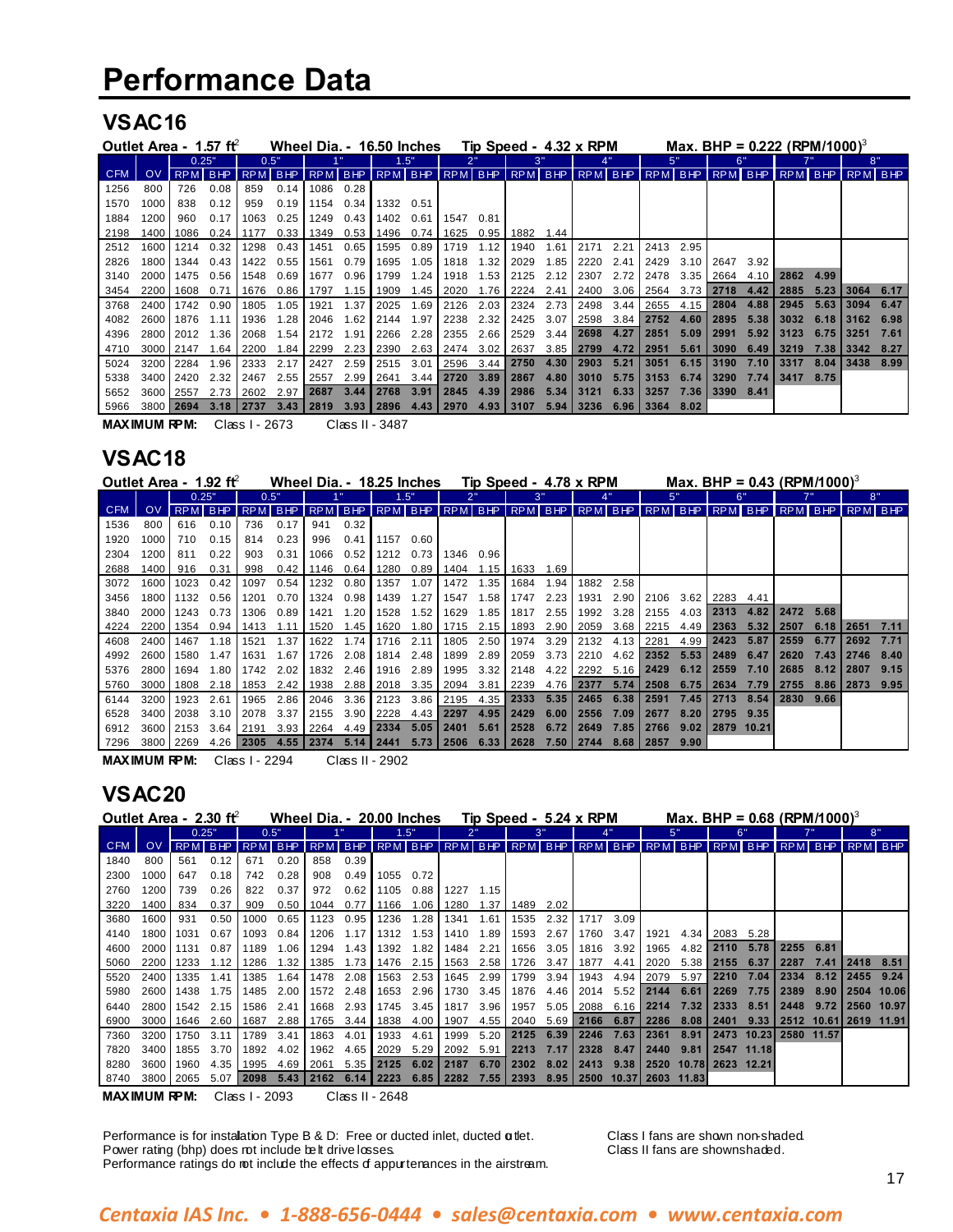#### **VSAC22**

| Outlet Area - $2.85$ ft |      |                |      |         |      | Wheel Dia. - 22.25 Inches |          |                  |             |                                                                       |      |      |      | Tip Speed - 5.84 x RPM           |           |      | Max. BHP = 1.16 (RPM/1000) <sup>3</sup> |           |       |                 |            |                       |         |
|-------------------------|------|----------------|------|---------|------|---------------------------|----------|------------------|-------------|-----------------------------------------------------------------------|------|------|------|----------------------------------|-----------|------|-----------------------------------------|-----------|-------|-----------------|------------|-----------------------|---------|
|                         |      | 0.25"          |      | 0.5"    |      |                           |          |                  | .5"         | つ‼                                                                    |      |      | 3"   |                                  |           |      | 5"                                      |           | 6"    |                 |            | 8"                    |         |
| <b>CFM</b>              | OV.  | <b>RPM BHP</b> |      | RPM BHP |      |                           |          |                  |             | RPM   BHP   RPM   BHP   RPM   BHP   RPM   BHP   RPM   BHP   RPM   BHP |      |      |      |                                  |           |      |                                         |           |       | RPM BHP RPM BHP |            |                       | RPM BHP |
| 2280                    | 800  | 505            | 0.15 | 603     | 0.25 | 772                       | 0.48     |                  |             |                                                                       |      |      |      |                                  |           |      |                                         |           |       |                 |            |                       |         |
| 2850                    | 1000 | 582            | 0.22 | 668     | 0.34 | 816                       | 0.61     | 948              | 0.89        |                                                                       |      |      |      |                                  |           |      |                                         |           |       |                 |            |                       |         |
| 3420                    | 1200 | 665            | 0.32 | 740     | 0.46 | 874                       | 0.77     | 993              | 1.09        | 1104                                                                  | 1.43 |      |      |                                  |           |      |                                         |           |       |                 |            |                       |         |
| 3990                    | 1400 | 750            | 0.45 | 817     | 0.61 | 939                       |          | $0.95$ 1049      |             | 1.32   1151                                                           | 1.70 | 1339 | 2.51 |                                  |           |      |                                         |           |       |                 |            |                       |         |
| 4560                    | 1600 | 838            | 0.62 | 899     | 0.81 | 1010                      |          | $1.18$ 1112 1.58 |             | 1206                                                                  | 2.00 | 1381 | 2.88 | 1543                             | 3.82      |      |                                         |           |       |                 |            |                       |         |
| 5130                    | 1800 | 927            | 0.83 | 984     | 1.04 | 1085                      | 1.45     | 1180             | 1.89        | 1268                                                                  | 2.35 | 1432 | 3.31 | 1583                             | 4.31      | 1727 | 5.37                                    | 1872 6.54 |       |                 |            |                       |         |
| 5700                    | 2000 | 1018           | 1.09 | 1070    | 1.32 | 1164                      | 1.77     | 1252             | 2.25        | 1335                                                                  | 2.74 | 1490 | 3.78 | 1633                             | 4.86      | 1767 | $5.98$ $\blacksquare$                   | 1897      | 7.16  | 2027 8.43       |            |                       |         |
| 6270                    | 2200 | 1109           | 1.39 | 1158    | 1.65 | 1246                      | $2.15$ I | 1327             | 2.66        | 1406                                                                  | 3.20 | 1552 | 4.30 | 1688                             | 5.47      | 1816 | 6.66                                    | 1938      | 7.90  | 2056            | 9.18       | 2174 10.55            |         |
| 6840                    | 2400 | 1202           | 1.76 | 1246    | 2.03 | 1329                      | 2.58     |                  | 1406 3.13   | 1479                                                                  | 3.70 | 1618 | 4.89 | 1748                             | 6.13      | 1870 | 7.40                                    | 1987      | 8.72  |                 |            | 2098 10.05 2207 11.44 |         |
| 7410                    | 2600 | 1294           | 2.18 | 1336    | 2.48 | 1414                      | 3.08     | 1487             | 3.67        | 1556                                                                  | 4.28 | 1688 | 5.54 | 1812                             | 6.85      | 1928 | 8.20                                    | 2040      | 9.59  | 2148            |            | 11.031 2251           | 12.46   |
| 7980                    | 2800 | 1388           | 2.67 | 1427    | 2.99 | 1501                      | 3.64     | 1570             | 4.28        | 1635                                                                  | 4.92 | 1760 | 6.26 | 1878                             | 7.64      | 1991 | 9.08                                    | 2098      | 10.54 | 2201            |            | 12.04 2302 13.59      |         |
| 8550                    | 3000 | 1481           | 3.23 | 1518    | 3.58 | 1588                      | 4.27     | 1654             | 4.96        | 1716                                                                  | 5.65 | 1835 | 7.05 |                                  | 1948 8.51 | 2056 | 10.02 2160                              |           | 11.58 |                 |            | 2259 13.15 2355 14.76 |         |
| 9120                    | 3200 | 1575           | 3.87 | 1610    | 4.24 | 1676                      | 4.98     | 1739             | 5.72        | 1799                                                                  | 6.45 | 1912 | 7.93 | 2020                             | $9.46$    |      | 2124 11.05 2224 12.67                   |           |       |                 | 2320 14.33 |                       |         |
| 9690                    | 3400 | 1669           | 4.59 | 1702    | 4.98 | 1765                      | 5.77     | 1825             | $6.55$ I    | 1882                                                                  | 7.33 | 1991 | 8.90 |                                  |           |      | 2094 10.50 2194 12.16 2291              |           | 13.87 |                 |            |                       |         |
| 10260                   | 3600 | 1764           | 5.40 | 1795    |      | 5.82 1855                 | 6.65     |                  | 1912 7.48   | 1967                                                                  | 8.30 | 2071 | 9.95 |                                  |           |      | 2171 11.64 2267 13.37 2360 15.15        |           |       |                 |            |                       |         |
| 10830 3800              |      | 1858           | 6.29 | 1888    | 6.74 | 1945                      | 7.62     |                  | $2000$ 8.49 | 2053                                                                  | 9.37 |      |      | 2153 11.10 2249 12.87 2341 14.67 |           |      |                                         |           |       |                 |            |                       |         |

**MAXIMUM RPM:** Class I - 1881 Class II - 2381

#### **VSAC24**

| Outlet Area - $3.45$ ft                                                                                 |           |                |      |           |                       | Wheel Dia. - 24.50 Inches |                |                     |           |           |           |      |        | Tip Speed - 6.41 x RPM                                                     |      |           |                     |      |             | Max, BHP = 1.87 (RPM/1000) <sup>3</sup>                             |                       |         |
|---------------------------------------------------------------------------------------------------------|-----------|----------------|------|-----------|-----------------------|---------------------------|----------------|---------------------|-----------|-----------|-----------|------|--------|----------------------------------------------------------------------------|------|-----------|---------------------|------|-------------|---------------------------------------------------------------------|-----------------------|---------|
|                                                                                                         |           | 0.25"          |      | 0.5"      |                       |                           |                |                     | 1.5"      |           |           |      | 3"     |                                                                            |      |           | 5"                  |      | 6"          |                                                                     | 8"                    |         |
| CFM                                                                                                     | <b>OV</b> | <b>RPM BHP</b> |      |           | RPM BHP               |                           |                |                     |           |           |           |      |        |                                                                            |      |           |                     |      |             | RPM BHP RPM BHP RPM BHP RPM BHP RPM BHP RPM BHP RPM BHP RPM BHP BHP |                       | RPM BHP |
| 2760                                                                                                    | 800       | 458            | 0.18 | 547       | $0.30$ $\blacksquare$ | 701                       | 0.58           |                     |           |           |           |      |        |                                                                            |      |           |                     |      |             |                                                                     |                       |         |
| 3450                                                                                                    | 1000      | 528            | 0.27 | 606       | 0.42                  | 741                       | 0.74           | 861                 | 1.08      |           |           |      |        |                                                                            |      |           |                     |      |             |                                                                     |                       |         |
| 4140                                                                                                    | 1200      | 603            | 0.39 | 671       | 0.56                  | 793                       | 0.93           | 902                 | 1.32      | 1002      | 1.73      |      |        |                                                                            |      |           |                     |      |             |                                                                     |                       |         |
| 4830                                                                                                    | 1400      | 681            | 0.55 | 742       | 0.74                  | 852                       | 1.15           | 952                 | 1.59      | 1045      | 2.06      | 1216 | - 3.04 |                                                                            |      |           |                     |      |             |                                                                     |                       |         |
| 5520                                                                                                    | 1600      | 760            | 0.75 | 816       | 0.97                  | 916                       | $1.43 \square$ | 1009                | 1.92      | 1095      | 2.42      | 1253 | 3.48   | 1401                                                                       | 4.63 |           |                     |      |             |                                                                     |                       |         |
| 6210                                                                                                    | 1800      | 841            | 1.00 | 892       | 1.25                  | 985                       | 1.76           | 1071                | 2.29      | 1151      | 2.84      | 1300 | 4.00   | 1437                                                                       | 5.21 |           | 1568 6.50 1700 7.92 |      |             |                                                                     |                       |         |
| 6900                                                                                                    | 2000      | 923            | 1.31 | 970       | 1.59                  | 1056                      |                | $2.14$ 1136         | 2.72      | 1212      | 3.32      | 1352 | 4.57   | 1482 5.88                                                                  |      | 1604 7.23 |                     |      | $1722$ 8.66 | 1841 10.22                                                          |                       |         |
| 7590                                                                                                    | 2200 l    | 1006           | 1.68 | 1050      |                       | 1.99 1130                 | 2.60           |                     | 1204 3.21 |           | 1275 3.86 | 1409 | 5.21   | 1532 6.61                                                                  |      | 1649      | 8.07                | 1759 | 9.55        |                                                                     | 1866 11.10 1974 12.78 |         |
| 8280                                                                                                    | 2400      | 1090           | 2.12 | 1130      | 2.45                  |                           | $1206$ 3.12    |                     | 1275 3.78 |           | 1342 4.47 | 1468 | 5.91   | 1586                                                                       | 7.41 | 1697      | 8.95 L              |      |             | 1804 10.56 1905 12.17 2004 13.85                                    |                       |         |
| 8970                                                                                                    | 2600 l    | 1174           | 2.63 |           | 1212 3.00             |                           | 1283 3.72      |                     | 1349 4.44 |           | 1412 5.17 | 1531 | 6.69   | 1644 8.29                                                                  |      |           | 1750 9.92           |      | 1852 11.62  |                                                                     | 1950 13.35 2044 15.10 |         |
| 9660                                                                                                    | 2800      | 1258 3.22      |      | 1294 3.61 |                       | 1361                      | 4.40           |                     | 1424 5.17 | 1483      | 5.95      | 1597 | 7.57   |                                                                            |      |           |                     |      |             | 1705 9.25 1807 10.98 1904 12.76 1998 14.58 2089 16.44               |                       |         |
| 10350 3000                                                                                              |           | 1343 3.90      |      |           | 1377 4.32             |                           |                | 1440 5.16 1500 5.99 |           | 1557      | 6.83      | 1665 |        |                                                                            |      |           |                     |      |             | 8.53 1768 10.30 1866 12.13 1960 14.00 2050 15.91 2138 17.87         |                       |         |
| 11040 3200                                                                                              |           | 1428           | 4.67 | 1460      | $5.12$                |                           | $1520$ 6.01    | 1577                | 6.90      | 1631      | 7.78      |      |        |                                                                            |      |           |                     |      |             | 1734 9.58   1833 11.45   1927 13.36   2018 15.33   2105 17.33       |                       |         |
| 11730 3400                                                                                              |           | 1514 5.54      |      | 1544      | 6.02                  | 1601                      | 6.97 I         | 1656                |           | 7.93 1707 | 8.85      |      |        | 1806 10.75 1900 12.70 1991 14.71 2079 16.78                                |      |           |                     |      |             |                                                                     |                       |         |
| 12420 3600                                                                                              |           | 1599           | 6.51 | 1628      |                       | 7.03 1682 8.03            |                |                     |           |           |           |      |        | 1734 9.03   1784 10.03   1879 12.03   1969 14.06   2057 16.17   2141 18.31 |      |           |                     |      |             |                                                                     |                       |         |
| 13110 3800  1685 7.60  1712 8.14  1764 9.20  1814 10.26  1862 11.32  1953 13.42  2040 15.55  2124 17.74 |           |                |      |           |                       |                           |                |                     |           |           |           |      |        |                                                                            |      |           |                     |      |             |                                                                     |                       |         |

**MAXIMUM RPM:** Class I - 1708 Class II - 2162

### **VSAC27**

| Outlet Area - $4.19$ ft                                                                                 |      |       |         |                  |                   |           |           | Wheel Dia. - 27.00 Inches |           |      | Tip Speed - 7.07 x RPM                                           |      |           |      |           |           |            | Max, BHP = 2.80 (RPM/1000) <sup>3</sup>                                          |                       |    |            |
|---------------------------------------------------------------------------------------------------------|------|-------|---------|------------------|-------------------|-----------|-----------|---------------------------|-----------|------|------------------------------------------------------------------|------|-----------|------|-----------|-----------|------------|----------------------------------------------------------------------------------|-----------------------|----|------------|
|                                                                                                         |      | 0.25" |         | 0.5"             |                   |           |           |                           | 1.5"      |      |                                                                  |      | 3"        |      |           |           | 5"         | 6'                                                                               |                       | 8" |            |
| <b>CFM</b>                                                                                              | OV.  |       | RPM BHP |                  | RPM BHP           |           |           |                           |           |      | RPM BHP RPM BHP RPM BHP RPM BHP                                  |      |           |      |           |           |            | RPM BHP RPM BHP RPM BHP RPM BHP                                                  |                       |    | RPM BHP    |
| 3352                                                                                                    | 800  | 424   | 0.21    | 506              | 0.36              | 644       | 0.70      |                           |           |      |                                                                  |      |           |      |           |           |            |                                                                                  |                       |    |            |
| 4190                                                                                                    | 1000 | 489   | 0.32    | 560              | 0.49              | 684       | 0.87      | 791                       | 1.29      |      |                                                                  |      |           |      |           |           |            |                                                                                  |                       |    |            |
| 5028                                                                                                    | 1200 | 557   | 0.46    | 622              | 0.67              | 733       | $1.10$ l  | 832                       | 1.56      | 921  | 2.06                                                             |      |           |      |           |           |            |                                                                                  |                       |    |            |
| 5866                                                                                                    | 1400 | 628   | 0.65    | 686              | 0.89              | 788       | 1.37      | 880                       | 1.89      | 965  | 2.44                                                             | 1117 | 3.64      |      |           |           |            |                                                                                  |                       |    |            |
| 6704                                                                                                    | 1600 | 702   | 0.88    | 754              | 1.16              | 849       | 1.71      | 933                       | 2.27      | 1012 | 2.87                                                             | 1155 | 4.14      | 1287 | 5.55      |           |            |                                                                                  |                       |    |            |
| 7542                                                                                                    | 1800 | 777   | 1.18    | 824              | 1.48              | 912       | 2.10      | 991                       | 2.73      | 1065 | 3.38                                                             | 1201 | 4.74      | 1324 | 6.20      | 1441      | 7.80       |                                                                                  |                       |    |            |
| 8380                                                                                                    | 2000 | 853   | 1.54    | 896              | 1.87              | 977       | 2.56      | 1052                      | 3.25      | 1121 | 3.95                                                             | 1250 | 5.41      | 1369 | 6.98      | 1477      |            | 8.60   1582 10.36                                                                |                       |    |            |
| 9218                                                                                                    | 2200 | 930   | 1.97    | 969              |                   | 2.33 1045 |           | $3.09$ 1115 3.85          |           | 1181 | 4.61                                                             | 1303 | 6.18      |      | 1416 7.83 | 1522 9.57 |            | 1620 11.35  1716 13.28  1813 15.40                                               |                       |    |            |
| 10056 2400                                                                                              |      | 1007  | 2.48    | 1044             | 2.88              | 1114      |           | 3.70 ∎ 1181               | 4.53      | 1243 | 5.35                                                             | 1359 | 7.03      | 1467 | 8.79      |           | 1569 10.61 | 1665 12.52                                                                       | 1755 14.46 1843 16.52 |    |            |
| 10894 2600                                                                                              |      | 1085  | 3.07    | 1119             | 3.51              | 1185      | 4.39      |                           | 1248 5.29 | 1307 | 6.18                                                             | 1417 | 7.97      |      | 1520 9.82 |           |            | 1618 11.75 1711 13.74                                                            | 1800 15.821           |    | 1884 17.94 |
| 11732 2800                                                                                              |      | 1164  | 3.77    | 1195             | 4.23              | 1257      | 5.18      |                           | 1316 6.14 | 1373 | 7.11                                                             |      | 1479 9.04 |      |           |           |            | 1577 10.99 1671 13.03 1761 15.12                                                 | 1847 17.28            |    | 1929 19.49 |
| 12570 3000                                                                                              |      | 1242  | 4.56    | $1272$ 5.06 1330 |                   |           | 6.07      | 1386                      |           |      | 7.10   1440 8.13                                                 |      |           |      |           |           |            | 1542 10.21   1636 12.27   1726 14.40   1812 16.58   1895 18.83   1976 21.17      |                       |    |            |
| 13408 3200                                                                                              |      | 1321  | 5.46    | 1349             | 5.99 <sub>1</sub> | 1404      | $7.07$ I  | 1457                      | 8.16      |      | 1508 9.25                                                        |      |           |      |           |           |            | 1606 11.46 1697 13.67 1783 15.89 1866 18.18                                      | 1947 20.55            |    |            |
| 14246 3400                                                                                              |      | 1401  | 6.49    | 1427             | 7.05              |           | 1478 8.17 |                           |           |      | 1529 9.34 1578 10.50 1672 12.85 1760 15.20 1843 17.54 1923 19.93 |      |           |      |           |           |            |                                                                                  |                       |    |            |
| 15084 3600                                                                                              |      | 1480  | 7.62    | 1505             |                   |           |           |                           |           |      |                                                                  |      |           |      |           |           |            | 8.22 1554 9.42 1601 10.62 1648 11.86 1738 14.33 1824 16.83 1904 19.30 1982 21.82 |                       |    |            |
| 15922 3800 <b>1559 8.89 1583 9.52 1630 10.79 1675 12.06 1720 13.36 1806 15.96 1889 18.60 1967 21.21</b> |      |       |         |                  |                   |           |           |                           |           |      |                                                                  |      |           |      |           |           |            |                                                                                  |                       |    |            |

**MAXIMUM RPM:** Class I - 1558 Class II - 1999

Performance is for installation Type B & D: Free or ducted inlet, ducted **a**tlet. Class I fans are shown non-shaded.<br>Power rating (bhp) does rot include belt drive losses. Class II fans are shownshaded. Power rating (bhp) does rot include belt drive losses. Performance ratings do not include the effects of appurtenances in the airstream.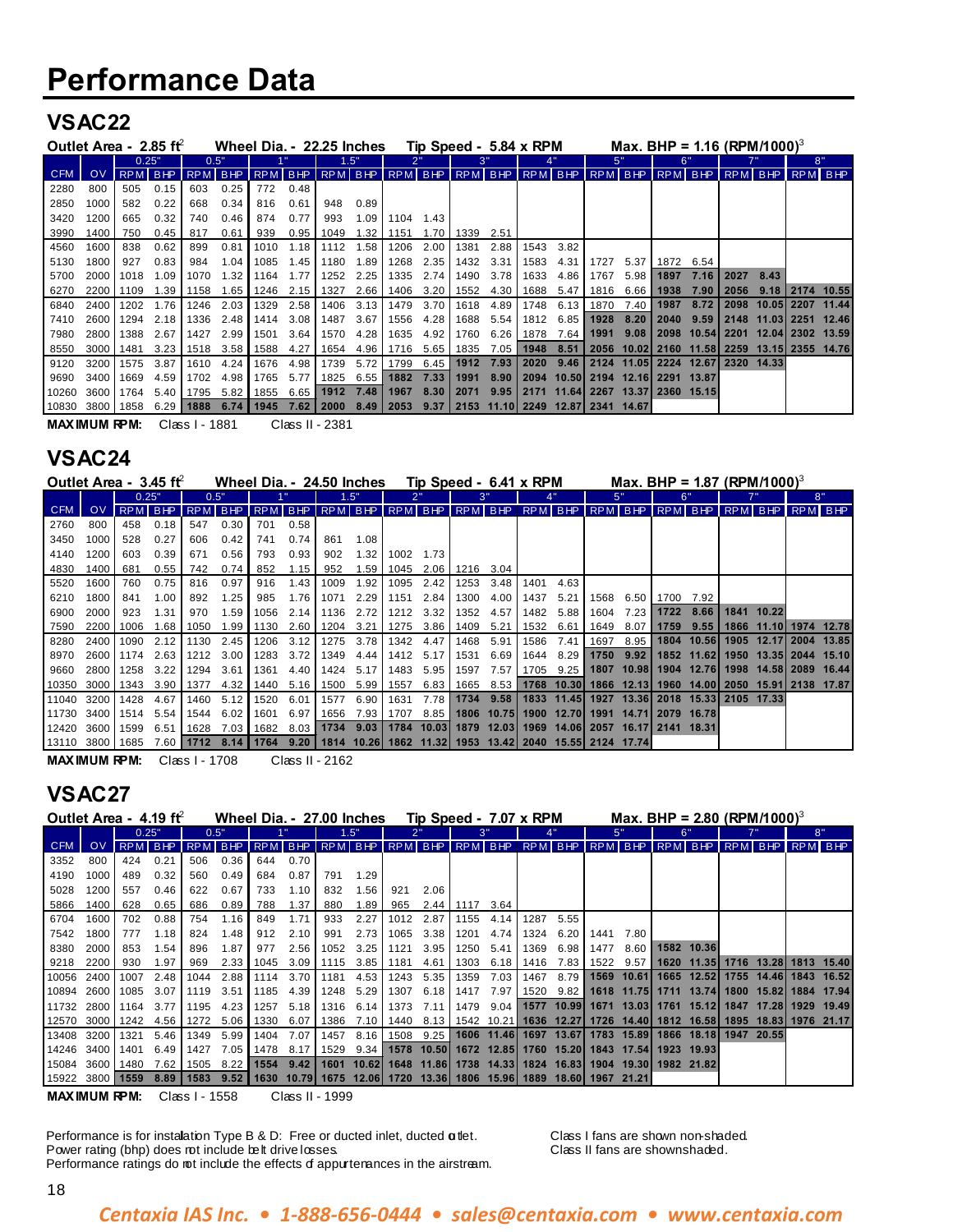### **VSAC30**

| Outlet Area - 5.17 ft                                                                                              |      |         |      |      | Wheel Dia. - 30.00 Inches                                                               |           |      |      |                |      | Tip Speed - 7.85 x RPM           |             |        |      |                                             |           |                       | Max. BHP = 4.74 (RPM/1000) <sup>3</sup>                                      |      |                        |                       |
|--------------------------------------------------------------------------------------------------------------------|------|---------|------|------|-----------------------------------------------------------------------------------------|-----------|------|------|----------------|------|----------------------------------|-------------|--------|------|---------------------------------------------|-----------|-----------------------|------------------------------------------------------------------------------|------|------------------------|-----------------------|
|                                                                                                                    |      | 0.25"   |      |      | 0.5"                                                                                    |           |      |      | 1.5"           |      |                                  |             |        |      |                                             |           | 5"                    | 6'                                                                           |      |                        | 8"                    |
| <b>CFM</b>                                                                                                         | OV.  | RPM BHP |      |      | RPM BHP RPM BHP RPM BHP                                                                 |           |      |      |                |      |                                  |             |        |      |                                             |           |                       | RPM BHP RPM BHP RPM BHP RPM BHP RPM BHP RPM BHP RPM BHP RPM BHP              |      |                        |                       |
| 4136                                                                                                               | 800  | 382     | 0.26 | 455  | 0.44                                                                                    | 579       | 0.86 |      |                |      |                                  |             |        |      |                                             |           |                       |                                                                              |      |                        |                       |
| 5170                                                                                                               | 1000 | 440     | 0.40 | 504  | 0.61                                                                                    | 616       | 1.08 | 712  | 1.60           |      |                                  |             |        |      |                                             |           |                       |                                                                              |      |                        |                       |
| 6204                                                                                                               | 1200 | 501     | 0.57 | 559  | 0.82                                                                                    | 660       | 1.35 | 749  | 1.93           | 829  | 2.55                             |             |        |      |                                             |           |                       |                                                                              |      |                        |                       |
| 7238                                                                                                               | 1400 | 565     | 0.80 | 618  | 1.10                                                                                    | 709       | 1.69 | 792  | 2.33           | 868  |                                  | $3.01$ 1005 | 4.49   |      |                                             |           |                       |                                                                              |      |                        |                       |
| 8272                                                                                                               | 1600 | 631     | 1.09 | 678  | 1.42                                                                                    | 764       | 2.11 | 840  | 2.81           | 911  | 3.54                             | 1040        | 5.11   | 1158 | 6.85                                        |           |                       |                                                                              |      |                        |                       |
| 9306                                                                                                               | 1800 | 699     | 1.45 | 741  | 1.83                                                                                    | 820       | 2.59 | 891  | 3.36           | 958  | 4.16                             | 1081        | 5.85   | 1191 | 7.64                                        | 1296 9.61 |                       |                                                                              |      |                        |                       |
| 10340 2000                                                                                                         |      | 767     | 1.89 | 806  | 2.31                                                                                    | 879       | 3.15 | 946  | 4.01           | 1009 | 4.88                             | 1125        | 6.68   | 1232 | 8.61                                        |           | 1329 10.61 1424 12.79 |                                                                              |      |                        |                       |
| 11374 2200                                                                                                         |      | 836     | 2.42 | 872  | 2.88                                                                                    | 940       | 3.81 | 1004 | 4.76           | 1062 | 5.68                             | 1172        | 7.62   | 1274 |                                             |           |                       | 9.65   1370 11.81   1458 14.02                                               | 1544 | 16.381 1631 18.99      |                       |
| 12408 2400                                                                                                         |      | 906     | 3.05 | 939  | 3.55                                                                                    | 1002      | 4.56 |      | 1062 5.58      | 1118 | 6.60                             | 1222        | 8.66 I |      |                                             |           |                       | 1320 10.84 1412 13.10 1498 15.43                                             |      | 1579 17.841 1658 20.37 |                       |
| 13442 2600                                                                                                         |      | 976     | 3.79 | 1007 | 4.33                                                                                    | 1066      | 5.42 |      | 1122 6.51      | 1176 | 7.63                             |             |        |      |                                             |           |                       | 1275 9.84 1368 12.13 1456 14.50 1540 16.97                                   | 1620 |                        | 19.531 1695 22.12     |
| 14476 2800                                                                                                         |      | 1047    | 4.65 | 1075 | 5.22                                                                                    | 1131      |      |      | 6.39 1184 7.57 | 1235 | 8.76 I                           |             |        |      |                                             |           |                       | 1330 11.14 1419 13.56 1503 16.05 1584 18.64                                  |      |                        | 1662 21.32 1736 24.06 |
| 15510 3000                                                                                                         |      | 1118    | 5.63 | 1144 |                                                                                         | 6.23 1196 |      |      | 7.48 1247 8.75 |      |                                  |             |        |      |                                             |           |                       | 1295 10.01 1387 12.58 1472 15.14 1553 17.76 1631 20.48 1706 23.26 1778 26.11 |      |                        |                       |
| 16544 3200                                                                                                         |      | 1189    | 6.74 | 1214 | 7.39                                                                                    | 1263      | 8.72 |      |                |      |                                  |             |        |      |                                             |           |                       | 1310 10.05 1357 11.42 1445 14.14 1527 16.86 1605 19.63 1679 22.43 1752 25.36 |      |                        |                       |
| 17578 3400                                                                                                         |      | 1260    | 7.99 | 1284 | 8.69                                                                                    |           |      |      |                |      | 1330 10.09 1375 11.50 1419 12.93 |             |        |      | 1504 15.84 1583 18.73 1658 21.62 1730 24.57 |           |                       |                                                                              |      |                        |                       |
| 18612 3600                                                                                                         |      | 1331    | 9.39 |      | 1354 10.14 1398 11.62 1441 13.12 1483 14.63 1564 17.68 1641 20.76 1713 23.80 1783 26.90 |           |      |      |                |      |                                  |             |        |      |                                             |           |                       |                                                                              |      |                        |                       |
| 19646 3800   1403 10.97   1424 11.74   1466 13.30   1507 14.88   1547 16.47   1625 19.69   1699 22.91   1770 26.18 |      |         |      |      |                                                                                         |           |      |      |                |      |                                  |             |        |      |                                             |           |                       |                                                                              |      |                        |                       |

**MAXIMUM RPM:** Class I - 1402 Class II - 1799

### **VSAC33**

| Outlet Area - $6.26$ ft                                                                                                         |      |           |       |           | Wheel Dia. - 33.00 Inches |      |      |      |      |      | Tip Speed - 8.64 x RPM |      |           |      |      |            | Max, BHP = 7.64 (RPM/1000) <sup>3</sup>                                                                                  |                         |         |                                                                                                                                                     |
|---------------------------------------------------------------------------------------------------------------------------------|------|-----------|-------|-----------|---------------------------|------|------|------|------|------|------------------------|------|-----------|------|------|------------|--------------------------------------------------------------------------------------------------------------------------|-------------------------|---------|-----------------------------------------------------------------------------------------------------------------------------------------------------|
|                                                                                                                                 |      |           | 0.25" |           | 0.5"                      |      |      |      | 1.5" |      |                        |      | 3"        |      |      | 5"         | 6'                                                                                                                       |                         |         | 8"                                                                                                                                                  |
| <b>CFM</b>                                                                                                                      | OV.  |           |       |           | RPM BHP RPM BHP           |      |      |      |      |      |                        |      |           |      |      |            | RPM BHP RPM BHP RPM BHP RPM BHP RPM BHP RPM BHP RPM BHP RPM BHP RPM BHP                                                  |                         | RPM BHP |                                                                                                                                                     |
| 5008                                                                                                                            | 800  | 347       | 0.32  | 414       | 0.54                      | 527  | 1.04 |      |      |      |                        |      |           |      |      |            |                                                                                                                          |                         |         |                                                                                                                                                     |
| 6260                                                                                                                            | 1000 | 400       | 0.48  | 459       | 0.74                      | 560  | 1.30 | 647  | 1.93 |      |                        |      |           |      |      |            |                                                                                                                          |                         |         |                                                                                                                                                     |
| 7512                                                                                                                            | 1200 | 456       | 0.69  | 509       | 1.00                      | 600  | 1.64 | 681  | 2.34 | 754  | 3.09                   |      |           |      |      |            |                                                                                                                          |                         |         |                                                                                                                                                     |
| 8764                                                                                                                            | 1400 | 514       | 0.97  | 562       | 1.33                      | 645  | 2.05 | 720  | 2.82 | 789  | 3.64                   | 914  | 5.44      |      |      |            |                                                                                                                          |                         |         |                                                                                                                                                     |
| 10016 1600                                                                                                                      |      | 574       | 1.32  | 617       | 1.73                      | 694  | 2.55 | 764  | 3.40 | 828  | 4.28                   | 945  | 6.18      | 1053 | 8.29 |            |                                                                                                                          |                         |         |                                                                                                                                                     |
| 11268 1800                                                                                                                      |      | 636       | 1.76  | 674       | 2.21                      | 746  | 3.14 | 811  | 4.08 | 871  | 5.04                   | 983  | 7.09      | 1083 | 9.26 | 1179 11.66 |                                                                                                                          |                         |         |                                                                                                                                                     |
| 12520 2000                                                                                                                      |      | 698       | 2.30  | 733       | 2.80                      | 800  | 3.83 | 861  | 4.86 | 917  | 5.89                   | 1023 | 8.09      |      |      |            | 1120 10.42 1209 12.86 1295 15.50                                                                                         |                         |         |                                                                                                                                                     |
| 13772 2200                                                                                                                      |      | 761       | 2.94  | 793       | 3.49                      | 855  | 4.62 | 913  | 5.76 | 966  | 6.88                   |      | 1066 9.23 |      |      |            | 1159 11.71 1245 14.28 1326 16.98   1404 19.83   1483 22.99                                                               |                         |         |                                                                                                                                                     |
| 15024 2400                                                                                                                      |      | 824       | 3.70  | 854       | 4.30                      | 912  | 5.53 | 966  | 6.76 | 1017 | 8.00                   |      |           |      |      |            | 1112 10.51 1200 13.11 1284 15.86 1362 18.69                                                                              | 1436 21.61   1508 24.69 |         |                                                                                                                                                     |
| 16276 2600                                                                                                                      |      | 888       | 4.60  | 916       | 5.25                      | 969  | 6.55 | 1021 |      |      | 7.90   1070 9.25       |      |           |      |      |            | 1160   11.93  1244   14.69  <b>1324   17.56  1400   20.53  1473   23.65  1541   26.77</b>                                |                         |         |                                                                                                                                                     |
| 17528 2800                                                                                                                      |      | 952       | 5.63  | 978       | 6.33                      | 1028 | 7.73 | 1077 |      |      |                        |      |           |      |      |            | 9.18   1123 10.61   1210 13.51   1290 16.41   1367 19.45   1440 22.55   1511 25.80   1579 29.16                          |                         |         |                                                                                                                                                     |
| 18780 3000                                                                                                                      |      | 1017      |       | 6.83 1041 |                           |      |      |      |      |      |                        |      |           |      |      |            |                                                                                                                          |                         |         | 7.56   1088   9.06   1134   10.60   1178   12.13   1262   15.26   <b>1339   18.35   1412   21.50   1483   24.80   1551   28.15   1617   31.64  </b> |
| 20032 3200                                                                                                                      |      | 1081      |       |           |                           |      |      |      |      |      |                        |      |           |      |      |            | 8.16   1104 8.96   1149 10.57   1192 12.19   1234 13.82   1314 17.12   1389 20.44   1459 23.74   1527 27.17   1593 30.70 |                         |         |                                                                                                                                                     |
| 21284 3400                                                                                                                      |      | 1146 9.69 |       |           |                           |      |      |      |      |      |                        |      |           |      |      |            | l 1168  10.54l 1210  12.23l 1251  13.95l <b>1291  15.69l 1368  19.19l 1440  22.70l 1508  26.20l 1573  29.75</b> l        |                         |         |                                                                                                                                                     |
| 22536 3600   1211 11.39   1231 12.27   1271 14.06   1310 15.87   1349 17.74   1422 21.40   1492 25.13   1558 28.84   1621 32.56 |      |           |       |           |                           |      |      |      |      |      |                        |      |           |      |      |            |                                                                                                                          |                         |         |                                                                                                                                                     |
| 23788 3800   1276 13.29   1295 14.22   1333 16.10   1371 18.04   1407 19.95   1478 23.86   1546 27.80   1610 31.73              |      |           |       |           |                           |      |      |      |      |      |                        |      |           |      |      |            |                                                                                                                          |                         |         |                                                                                                                                                     |

**MAXIMUM RPM:** Class I - 1275 Class II - 1636

### **VSAC36**

| Outlet Area - 7.66 ft |      |      |         |     | Wheel Dia. - 36.50 Inches |     |       |     |           |     | Tip Speed - 9.56 x RPM |     |            |     |                                                                                                 | Max. BHP = 14.50 (RPM/1000) <sup>3</sup> |            |            |            |
|-----------------------|------|------|---------|-----|---------------------------|-----|-------|-----|-----------|-----|------------------------|-----|------------|-----|-------------------------------------------------------------------------------------------------|------------------------------------------|------------|------------|------------|
|                       |      |      | 0.25"   |     | 0.5"                      |     |       |     | 1.5"      |     |                        |     |            |     |                                                                                                 | 5"                                       | 6"         |            | 8"         |
| <b>CFM</b>            | OV.  |      | RPM BHP |     | RPM BHP                   |     |       |     |           |     |                        |     |            |     | RPM BHP RPM BHP RPM BHP RPM BHP RPM BHP RPM BHP RPM BHP RPM BHP RPM BHP RPM BHP                 |                                          |            |            |            |
| 6128                  | 800  | 292  | 0.36    | 353 | 0.62                      | 460 | 1.21  |     |           |     |                        |     |            |     |                                                                                                 |                                          |            |            |            |
| 7660                  | 1000 | 335  | 0.53    | 388 | 0.84                      | 481 | 1.51  | 565 | 2.26      |     |                        |     |            |     |                                                                                                 |                                          |            |            |            |
| 9192                  | 1200 | 383  | 0.78    | 427 | 1.12                      | 510 | 1.88  | 586 | 2.71      | 656 | 3.59                   |     |            |     |                                                                                                 |                                          |            |            |            |
| 10724 1400            |      | 432  | 1.09    | 471 | 1.48                      | 546 | 2.35  | 614 | 3.25      | 678 | 4.20                   | 797 | 6.31       |     |                                                                                                 |                                          |            |            |            |
| 12256 1600            |      | 482  | 1.48    | 518 | 1.94                      | 584 | 2.88  | 647 | 3.88      | 706 | 4.92                   | 816 | 7.15       | 920 | 9.66                                                                                            |                                          |            |            |            |
| 13788                 | 1800 | 534  | 1.98    | 566 | 2.49                      | 626 | 3.52  | 684 | 4.62      | 739 | 5.77                   | 842 | 8.18       | 937 |                                                                                                 | 10.71   1029 13.55                       |            |            |            |
| 15320 2000            |      | 586  | 2.59    | 616 | 3.15                      | 671 | 4.28  | 724 | 5.48      | 775 | 6.72                   | 872 | 9.32       | 962 |                                                                                                 | 12.05   1047   14.91   1129   18.01      |            | 1211 21.48 |            |
| 16852 2200            |      | 639  | 3.32    | 666 | 3.93                      | 718 | 5.18  | 766 | 6.45      | 814 | 7.79                   | 905 | 10.59      | 990 |                                                                                                 | 13.49   1070 16.49   1148 19.69          |            | 1223 23.07 | 1297 26.73 |
| 18384 2400            |      | 692  | 4.18    | 717 | 4.84                      | 765 | 6.19  | 811 | 7.58      | 855 | 9.00                   | 940 | 11.97 1021 |     |                                                                                                 | 15.08 1098 18.29 1171 21.59              |            | 1242 25.03 | 1311 28.65 |
| 19916 2600            |      | 746  | 5.20    | 769 | 5.91                      | 814 | 7.37  | 857 | 8.86      | 898 | 10.36                  |     |            |     | 978 13.52 1055 16.83 1128 20.21 1198 23.69                                                      |                                          |            | 1266 27.31 | 1332 31.03 |
| 21448 2800            |      | 799  | 6.35    | 822 | 7.15                      | 864 | 8.71  | 904 | 10.29     | 942 |                        |     |            |     | 11.87   1018   15.23   1091   18.73   1161   22.32   1228   25.98                               |                                          |            | 1293 29.76 | 1356 33.64 |
| 22980 3000            |      | 853  | 7.69    | 874 | 8.53                      | 914 | 10.21 |     | 952 11.90 |     |                        |     |            |     | 989 13.62 1060 17.13 1129 20.80 1196 24.60 1260 28.43                                           |                                          |            | 1323 32.43 | 1383 36.44 |
| 24512 3200            |      | 908  | 9.23    | 927 | 10.10                     | 965 | 11.90 |     |           |     |                        |     |            |     | 1001 13.69 1036 15.51 1103 19.20 1169 23.07 1233 27.06 1295 31.14                               |                                          |            | 1355 35.29 |            |
| 26044 3400            |      | 962  | 10.94   | 980 |                           |     |       |     |           |     |                        |     |            |     | 11.87   1016   13.77   1051   15.70   1084   17.61   1148   21.50   1210   25.52   1271   29.67 |                                          | 1331 33.98 |            |            |
| 27576 3600            |      | 1016 | 12.85   |     |                           |     |       |     |           |     |                        |     |            |     | 1034 13.86 1068 15.87 1101 17.90 1133 19.94 1194 24.02 1253 28.21 1311 32.54 1369 37.07         |                                          |            |            |            |
| 29108 3800            |      |      |         |     |                           |     |       |     |           |     |                        |     |            |     | 1071 15.01 <b>1088 16.08 1120 18.18 1151 20.28 1182 22.45 1240 26.71 1297 31.12 1353 35.67</b>  |                                          |            |            |            |

**MAXIMUM RPM:** Class I - 1071 Class II - 1388

Performance is for installation Type B & D: Free or ducted inlet, ducted **a**tlet. Class I fans are shown non-shaded.<br>Power rating (bhp) does rot include belt drive losses. Class II fans are shownshaded. Power rating (bhp) does not include belt drive losses.

Performance ratings do not include the effects of appurtenances in the airstream.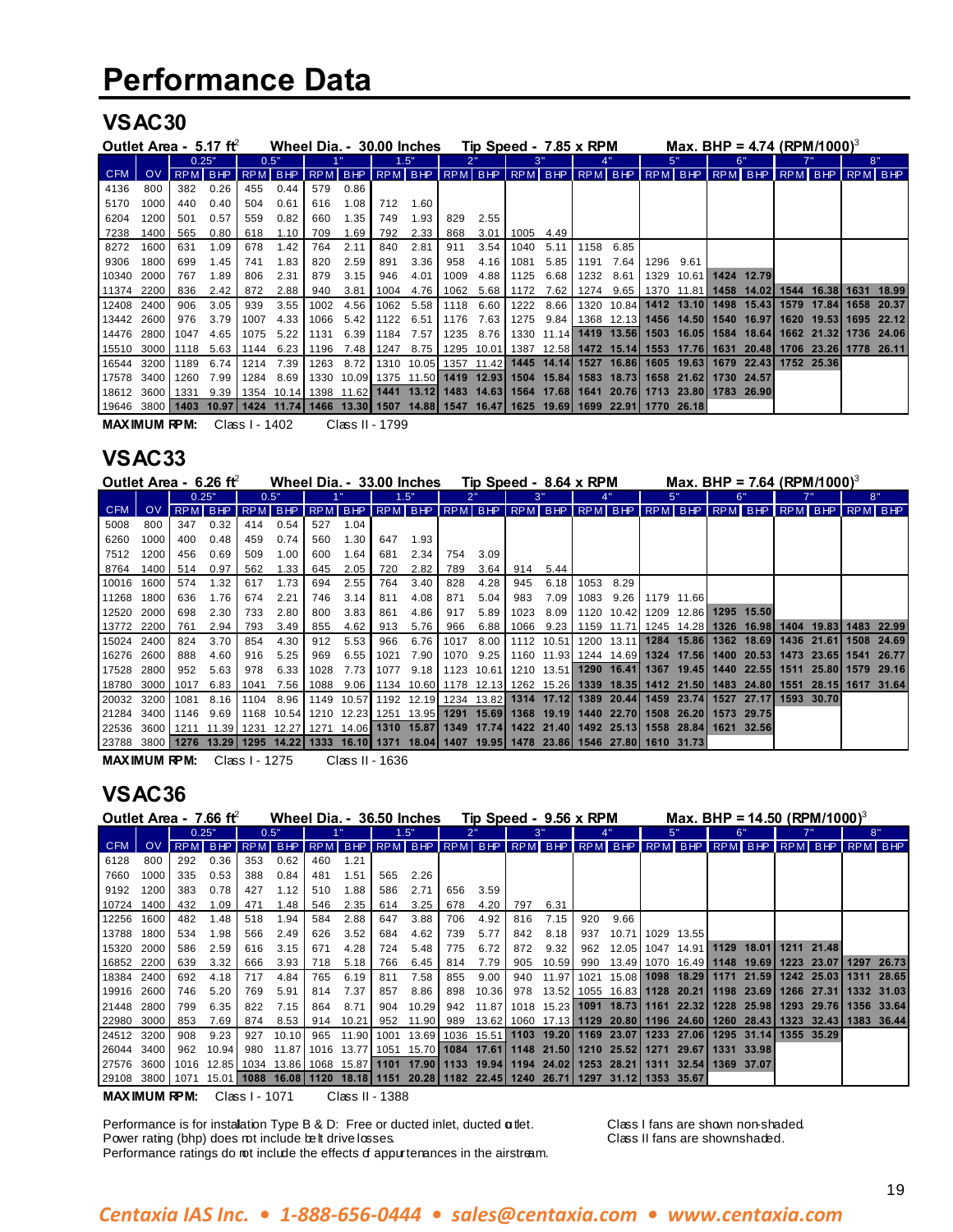## **Dimensional Data**





#### **NOTES:**

- 1. Flanged outlet is optional on sizes 12-20. Flanged outlet is standard on sizes 22-36 (except on TAD & DBD).
- 2. "CW" Rotation is shown. "CCW" rotation is similar but opposite.
- 3. Shaft diameter is increased to 1.187 on hi-temperature fans which require shaft coolers.
- 4. All units are rotatable to all positions (except sizes 30-36 with "D" centerline height are not rotatable to BHD).

| SIZE | A     | B     | $\mathbf C$ | D.    |                  | <b>DG</b> | D <sub>G</sub>   | <b>DX</b> | G.    | GA | <b>GB</b> | GC    | H               | н     | <b>HA</b> | <b>HB</b> | HC.   | H <sub>D</sub> | HE.   | <b>HF</b> |
|------|-------|-------|-------------|-------|------------------|-----------|------------------|-----------|-------|----|-----------|-------|-----------------|-------|-----------|-----------|-------|----------------|-------|-----------|
|      |       |       |             | CL    | $CL$ $\parallel$ | CL I      | $CL$ $\parallel$ |           |       |    |           |       | CL <sub>1</sub> | CL II |           |           |       |                |       |           |
| 12   | 13.00 | 9.75  | 13.25       | 14.50 | 17.63            | 14.50     | 17.63            | 1.00      | 16.00 | 14 | 14        | 8.00  | 24.50           | 32.00 | 9.75      | 16.75     | 13.94 | 11.19          | 10.56 | 9.94      |
| 13   | 14.31 | 10.81 | 14.56       | 15.75 | 19.13            | 15.75     | 19.13            | 1.00      | 17.50 | 14 | 14        | 8.75  | 25.63           | 34.81 | 10.75     | 18.38     | 15.25 | 12.31          | 11.63 | 10.94     |
| 15   | 15.88 | 11.94 | 16.19       | 17.75 | 19.38            | 17.75     | 19.38            | 1.00      | 19.00 | 14 | 14        | 9.50  | 28.75           | 36.00 | 11.94     | 20.31     | 16.81 | 13.75          | 12.88 | 12.13     |
| 16   | 17.44 | 13.19 | 17.75       | 19.00 | 19.38            | 19.00     | 19.38            | 1.00      | 20.50 | 14 | 14        | 10.25 | 30.13           | 37.31 | 13.13     | 22.25     | 18.38 | 15.06          | 14.13 | 13.31     |
| 18   | 19.38 | 14.56 | 19.50       | 21.00 | 21.88            | 21.00     | 21.88            | 1.25      | 22.50 | 12 | 14        | 11.25 | 34.38           | 43.44 | 14.50     | 24.81     | 20.56 | 16.69          | 15.69 | 14.75     |
| 20   | 21.19 | 15.94 | 21.38       | 22.75 | 22.75            | 22.75     | 22.75            | 1.25      | 25.00 | 12 | 14        | 12.50 | 35.75           | 44.81 | 15.81     | 27.00     | 22.38 | 18.38          | 17.31 | 16.25     |
| 22   | 23.56 | 17.69 | 23.75       | 25.50 | 25.50            | 25.50     | 25.50            | 1.25      | 27.25 | 12 | 14        | 13.63 | 40.75           | 47.13 | 17.69     | 30.00     | 24.75 | 20.44          | 19.06 | 17.94     |
| 24   | 25.94 | 19.44 | 26.06       | 28.00 | 28.00            | 28.00     | 28.00            | 1.25      | 29.75 | 12 | 14        | 14.88 | 43.50           | 48.81 | 19.50     | 33.00     | 27.13 | 22.38          | 21.00 | 19.75     |
| 27   | 28.63 | 21.38 | 28.50       | 30.50 | 30.50            | 30.50     | 30.50            | 1.50      | 33.00 | 12 | 14        | 16.50 | 47.38           | 53.00 | 21.44     | 36.44     | 30.06 | 24.69          | 23.19 | 21.81     |
| 30   | 31.81 | 23.81 | 31.63       | 27.50 | 27.50            | 34.25     | 34.25            | 1.50      | 36.13 | 10 | 12        | 18.06 | 52.88           | 56.00 | 23.81     | 40.31     | 33.25 | 27.44          | 25.75 | 24.25     |
| 33   | 35.13 | 26.06 | 34.75       | 30.00 | 30.00            | 37.25     | 37.25            | 1.50      | 38.88 | 10 | 12        | 19.44 | 56.13           | 61.75 | 26.25     | 44.44     | 36.56 | 30.13          | 28.38 | 26.69     |
| 36   | 38.75 | 28.88 | 38.50       | 33.50 | 33.50            | 41.00     | 41.00            | .50       | 43.75 | 10 | 12        | 21.88 | 64.56           | 64.56 | 29.00     | 48.88     | 40.13 | 33.50          | 31.50 | 29.63     |

| SIZE | <b>HG</b> | HH.   | HJ    | <b>HK</b> | HN.   | J     | KS.             | <b>KS</b>        | N    | Þ               | P     | $\Omega$ | S <sub>D</sub>  | <b>SD</b>        | <b>SE</b>       | <b>SE</b> |      | MAX. MTR. |
|------|-----------|-------|-------|-----------|-------|-------|-----------------|------------------|------|-----------------|-------|----------|-----------------|------------------|-----------------|-----------|------|-----------|
|      |           |       |       |           |       |       | CL <sub>1</sub> | $CL$ $\parallel$ |      | CL <sub>1</sub> | CL II |          | CL <sub>1</sub> | $CL$ $\parallel$ | CL <sub>1</sub> | CL II     | CL   | $CL$ $I$  |
| 12   | 9.31      | 8.69  | 9.25  | 15.69     | 12.94 | 7.44  | .25x.13         | .25x.13          | 0.50 | 19.75           | 26.50 | 6.44     | 1.000           | 1.187            | 2.75            | 2.75      | 145T | 184T      |
| 13   | 10.25     | 9.56  | 10.25 | 17.31     | 14.25 | 8.00  | .25x.13         | .25x.13          | 0.50 | 20.31           | 29.56 | 7.13     | 1.000           | 1.187            | 2.75            | 3.38      | 145T | 215T      |
| 15   | 11.38     | 10.63 | 11.44 | 19.25     | 15.81 | 9.06  | .25x.13         | .25x.13          | 0.50 | 23.13           | 30.13 | 7.88     | 1.000           | 1.187            | 3.25            | 3.38      | 184T | 215T      |
| 16   | 12.50     | 11.69 | 12.63 | 21.19     | 17.38 | 9.69  | .25x.13         | .25x.13          | 0.63 | 23.75           | 30.75 | 8.69     | 1.000           | 1.187            | 3.25            | 3.38      | 184T | 215T      |
| 18   | 13.81     | 12.88 | 14.00 | 23.56     | 19.31 | 10.88 | .25x.13         | .38x.19          | 0.63 | 27.94           | 36.81 | 9.63     | 1.187           | 1.437            | 3.75            | 4.00      | 215T | 256T      |
| 20   | 15.19     | 14.13 | 15.31 | 25.75     | 21.13 | 11.56 | .38x.19 .38x.19 |                  | 0.63 | 28.63           | 37.50 | 10.56    | 1.437           | 1.437            | 3.75            | 4.00      | 215T | 256T      |
| 22   | 16.81     | 15.69 | 17.19 | 28.75     | 23.50 | 12.44 | .38x.19         | .38x.19          | 0.88 | 27.63           | 38.38 | 11.75    | 1.437           | 1.437            | 3.75            | 4.00      | 215T | 256T      |
| 24   | 18.50     | 17.25 | 19.00 | 31.75     | 25.88 | 13.31 | .38x.19         | .38x.19          | 0.88 | 29.00           | 39.25 | 12.94    | 1.437           | 1.687            | 3.75            | 4.00      | 215T | 256T      |
| 27   | 20.44     | 19.06 | 20.94 | 35.00     | 28.56 | 14.25 |                 | .38x.19 .38x.19  | 0.88 | 31.69           | 43.13 | 14.25    | 1.437           | .687             | 4.00            | 4.63      | 215T | 286T      |
| 30   | 22.75     | 21.25 | 23.31 | 38.94     | 31.75 | 15.50 | .50x.25         | .50x.25          | 1.13 | 40.38           | 44.44 | 15.81    | 1.937           | 1.937            | 3.75            | 4.63      | 215T | 286T      |
| 33   | 25.00     | 23.31 | 25.75 | 43.00     | 35.06 | 16.63 | .50x.25         | .50x.25          | 1.13 | 42.50           | 49.69 | 17.50    | 1.937           | 2.187            | 3.75            | 5.25      | 256T | 326T      |
| 36   | 27.75     | 25.88 | 28.50 | 47.44     | 39.63 | 18.00 | .50x.25 .63x.31 |                  | 1.13 | 50.56           | 51.06 | 19.25    | 1.937           | 2.437            | 4.75            | 5.25      | 286T | 326T      |

DIMENSIONS ARE NOT TO BE USED FOR CONSTRUCTION. CERTIFIED DRAWINGS ARE AVAILABLE UPON REQUEST.

#### *Centaxia IAS Inc. • 1-888-656-0444 • sales@centaxia.com • www.centaxia.com*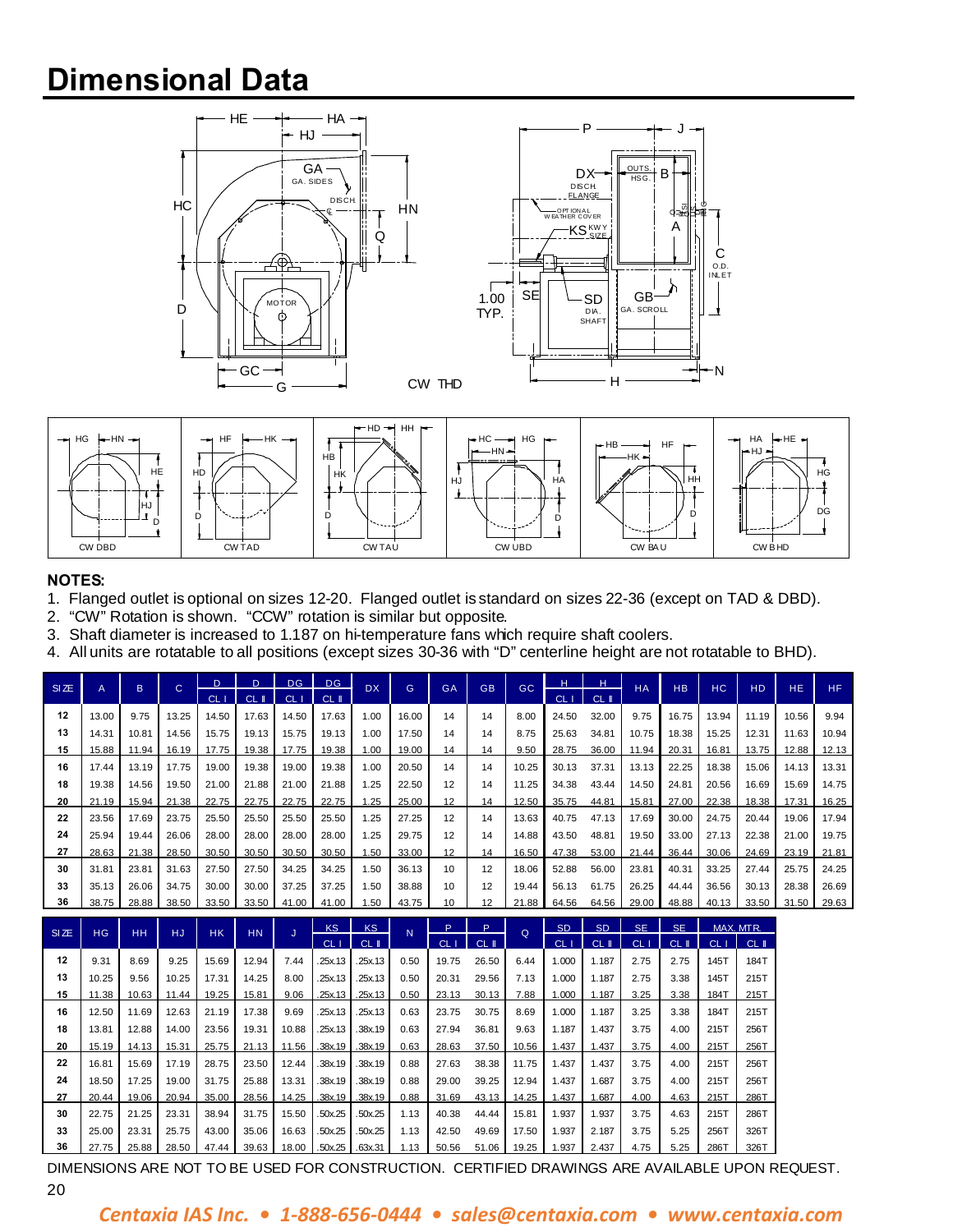# **Direct Drive Junior Ventilating Sets**

### **Type VSDDF**

Direct drive ventilating sets are ideal in applications where general ventilation or exhaust is required in small areas such as washrooms, restaurant counters, exhaust hoods, etc. Incorporating forward curved blades for maximum capacity, and available with steel, aluminum, or stainless steel construction, they provide optimal performance with minimal physical dimensions. Available in four sizes, direct drive ventilating sets are an economical solution for capacity requirements from 250 to 2100 cfm and static pressures to 1.75".

# **Belt Driven Junior Ventilating Sets**

#### **Type VSBCJ, VSFCJ**

Belt driven ventilating sets are recommended where capacity and static pressure requirements are such that they cannot be met by direct drive sets, and where some variation in capacity may be required because of ductwork adjustments.

Belt driven ventilating sets are offered with both forward curved and backward inclined, non-overloading wheels. Fan housings are of heavy gauge, continuously welded construction and are available constructed of steel, aluminum, or stainless steel. Housings are convertible to eight standard discharge configurations. Adjustable pitch V-belt drives are used so capacity corrections can be readily made when needed. Specialized design of the support base provides easy access for electrical wiring and adjustment of the drives.

Belt driven ventilating sets are available in 3 sizes with capacities from 260 to 1900 cfm and static pressures to 5".

Accessories include:

- · Weather cover
- Inlet and/or outlet screens
- Gravity backdraft dampers



American Coolair Corporation certifies that the type VSBCJ fans shown on page 22 are licensed to bear the AMCA Seal. The ratings shown are based on tests and procedures performed in accordance with AMCA Publication 211 and AMCA Publication 311 and comply with the requirements of the AMCA Certified Ratings program.

For sound performance see Eng. Bulletin 2002-10.



Type VSBCJ is available for listing under UL705, Canadian UL705, and UL762. Check with your local representative.

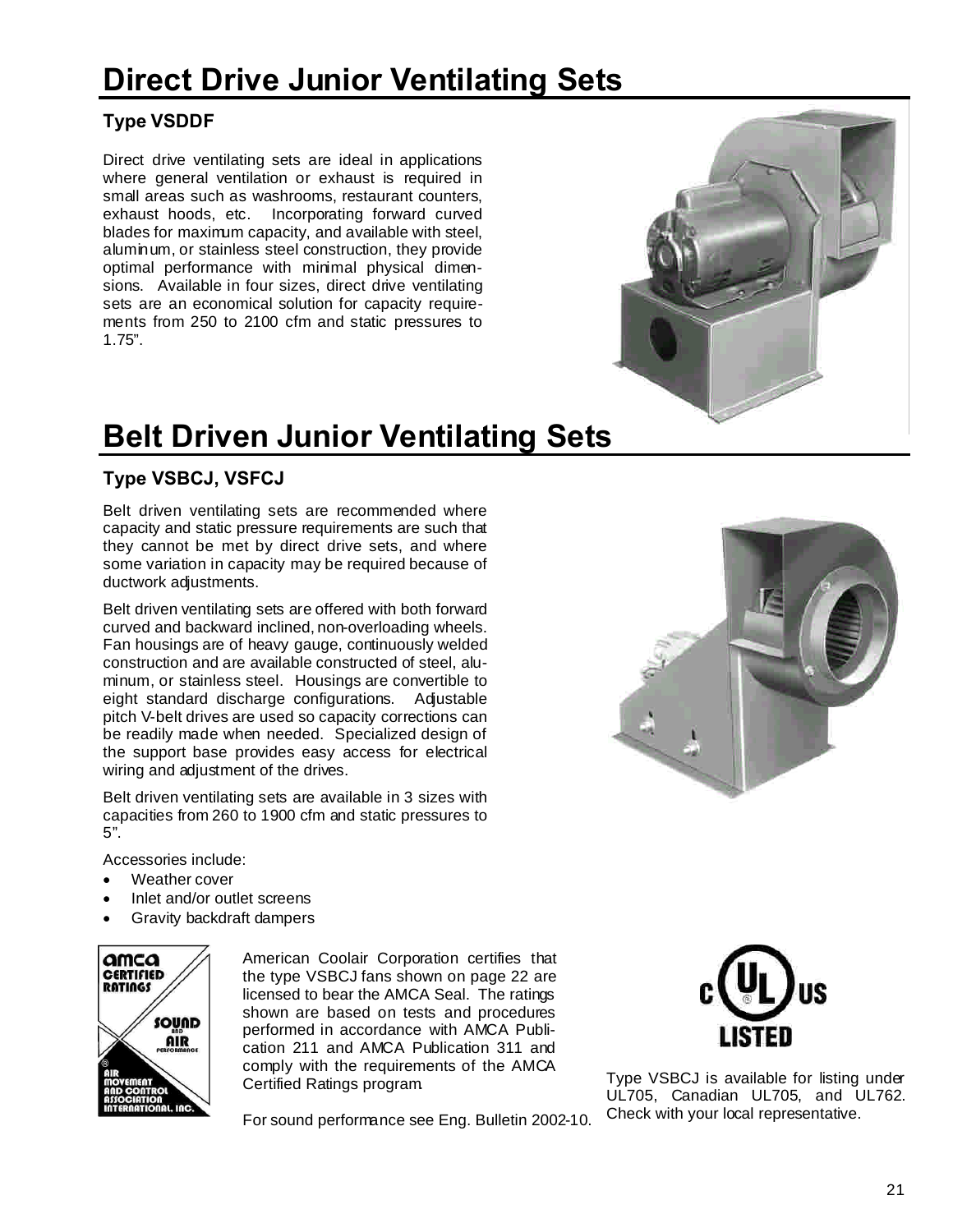### **VSDDF Direct Drive Ventilating Set**

| <b>MODEL</b> | <b>MOTOR</b> |            |            | 0.125" SP |            | $0.25"$ SP | 0.375" SP  |      |            | $0.50"$ SP     | 0.625" SP  |      |            | $0.75"$ SP |            | $1"$ SP |
|--------------|--------------|------------|------------|-----------|------------|------------|------------|------|------------|----------------|------------|------|------------|------------|------------|---------|
| NO.          | <b>HP</b>    | <b>RPM</b> | <b>CFM</b> | OV        | <b>CFM</b> | O٧         | <b>CFM</b> | OV   | <b>CFM</b> | O <sub>V</sub> | <b>CFM</b> | OV   | <b>CFM</b> | OV         | <b>CFM</b> | OV      |
| VSDD F6F11   | 1/6          | 1150       | 324        | 1466      | 254        | 1149       |            |      |            | -              |            | ۰    |            |            |            |         |
| VSDD F6F17   | 1/6          | 1750       | 545        | 2466      | 506        | 2290       | 464        | 2100 | 421        | 1905           | 362        | 1638 | 292        | 1321       |            |         |
| VSDD F7F11   | 1/6          | 1150       | 668        | 2264      | 586        | 1986       | 516        | 1749 | 447        | 1515           |            |      |            |            |            |         |
| VSDD F7H17   | 1/3          | 1750       |            |           |            |            |            |      |            |                | 872        | 2963 | 828        | 2807       | 741        | 2512    |
| VSDD F7J17   | 1/2          | 1750       | 1085       | 3678      | 1033       | 3502       | 978        | 3315 | 923        | 3129           | 874        | 2963 | 828        | 2807       | 741        | 2512    |
| VSDD F9H11   | 1/3          | 1150       |            |           | 1216       | 2916       | 1129       | 2707 | 1042       | 2499           | 946        | 2269 | 802        | 1923       |            |         |
| VSDD F9J11   | 1/2          | 1150       | 1300       | 3118      | 1216       | 2916       | 1129       | 2707 | 1042       | 2499           | 946        | 2269 | 802        | 1923       |            |         |
| VSDD F9M17   | 1/2          | 1750       | 2048       | 4911      | 1994       | 4782       | 1940       | 4652 | 1886       | 4523           | 1830       | 4388 | 1772       | 4249       | 1657       | 3974    |
| VSDD F10L11  |              | 1150       | 2127       | 3648      | 2036       | 3492       | 1945       | 3336 | 1855       | 3182           | 766        | 3029 | 1681       | 2883       | 1484       | 2545    |

| <b>MODEL</b> | <b>MOTOR</b> |            |            | $1"$ SP |            | 1.25"SP | $1.5"$ SP  |      | $1.75"$ SP |      |  |
|--------------|--------------|------------|------------|---------|------------|---------|------------|------|------------|------|--|
| NO.          | НP           | <b>RPM</b> | <b>CFM</b> | O٧      | <b>CFM</b> | OV      | <b>CFM</b> | OV   | CFM        | ov   |  |
| VSDD F9L17   |              | 750        |            |         | 1543       | 3700    | 1408       | 3376 | 1205       | 2890 |  |
| VSDD F9M17   | 1/2          | 750        | 1657       | 3974    | 1543       | 3700    | 1408       | 3376 | 1205       | 2890 |  |

Model VSDDF is not licensed to bear the AMCA Seal

### **VSBCJ9 Belt Driven SWSI Junior Ventilating Set**

|            | <b>Wheel Dia. - 10.500</b> |            |             |                        |      | Tip Speed (FPM): 2.75 x RPM |      |            |      |      | Outlet Area - $0.653$ ft |                                         |      |         |      |         |      |                |       |
|------------|----------------------------|------------|-------------|------------------------|------|-----------------------------|------|------------|------|------|--------------------------|-----------------------------------------|------|---------|------|---------|------|----------------|-------|
|            |                            |            | $0.125"$ SP | $0.25"$ SP $^{\prime}$ |      | $0.50"$ SP                  |      | $0.75"$ SP |      |      | " SP                     | $1.5"$ SP                               |      | $2"$ SP |      | $3"$ SP |      |                | 4" SP |
| <b>CFM</b> | OV                         | <b>RPM</b> |             |                        |      | BHP RPM BHP RPM BHP         |      |            |      |      |                          | RPM BHP RPM BHP RPM BHP RPM BHP RPM BHP |      |         |      |         |      | <b>RPM BHP</b> |       |
| 261        | 400                        | 829        | 0.01        | 970                    | 0.02 | 1190 0.04                   |      |            |      |      |                          |                                         |      |         |      |         |      |                |       |
| 327        | 500                        | 964        | 0.02        | 1088                   | 0.03 | 1305                        | 0.05 | 1470       | 0.07 | 1626 | 0.09                     |                                         |      |         |      |         |      |                |       |
| 392        | 600                        | 1095       | 0.03        | 1220                   | 0.04 | 1409                        | 0.06 | 1584       | 0.09 | 1722 | 0.12                     |                                         |      |         |      |         |      |                |       |
| 457        | 700                        | 1232       | 0.04        | 1352                   | 0.05 | 1527                        | 0.08 | 1688       | 0.11 | 1836 | 0.14                     | 2069                                    | 0.20 |         |      |         |      |                |       |
| 522        | 800                        | 1374       | 0.05        | 1483                   | 0.07 | 1659                        | 0.10 | 1799       | 0.13 | 1940 | 0.17                     | 2184                                    | 0.24 | 2380    | 0.30 |         |      |                |       |
| 588        | 900                        | 1521       | 0.07        | 1618                   | 0.09 | 1794                        | 0.13 | 1927       | 0.16 | 2051 | 0.20                     | 2295                                    | 0.28 | 2495    | 0.35 | 2840    | 0.50 |                |       |
| 653        | 1000                       | 1668       | 0.10        | 1756                   | 0.11 | 1926                        | 0.16 | 2059       | 0.20 | 2173 | 0.23                     | 2399                                    | 0.32 | 2608    | 0.41 | 2938    | 0.57 | 3251           | 0.75  |
| 718        | 1100                       | 1817       | 0.12        | 1898                   | 0.14 | 2056                        | 0.19 | 2193       | 0.23 | 2304 | 0.28                     | 2508                                    | 0.36 | 2712    | 0.46 | 3052    | 0.65 | 3334           | 0.82  |
| 784        | 1200                       | 1970       | 0.16        | 2044                   | 0.18 | 2190                        | 0.22 | 2327       | 0.28 | 2440 | 0.32                     | 2631                                    | 0.42 | 2819    | 0.52 | 3168    | 0.73 | 3444           | 0.92  |
| 849        | 1300                       | 2121       | 0.19        | 2190                   | 0.22 | 2325                        | 0.27 | 2457       | 0.32 | 2573 | 0.38                     | 2760                                    | 0.48 | 2932    | 0.58 | 3274    | 0.81 | 3560           | 1.03  |
| 914        | 1400                       | 2274       | 0.24        | 2338                   | 0.26 | 2463                        | 0.31 | 2588       | 0.37 | 2705 | 0.43                     | 2893                                    | 0.54 | 3055    | 0.65 | 3377    | 0.89 | 3673           | 1.14  |
| 980        | 1500                       | 2429       | 0.29        | 2489                   | 0.32 | 2606                        | 0.37 | 2723       | 0.43 | 2837 | 0.49                     | 3029                                    | 0.62 | 3186    | 0.73 | 3485    | 0.98 |                |       |
| 1045       | 1600                       | 2582       | 0.35        | 2639                   | 0.38 | 2749                        | 0.43 | 2858       | 0.49 | 2968 | 0.56                     | 3162                                    | 0.70 | 3319    | 0.82 | 3600    | 1.07 |                |       |
| 1110       | 1700                       | 2736       | 0.41        | 2789                   | 0.44 | 2894                        | 0.50 | 2996       | 0.57 | 3100 | 0.64                     | 3294                                    | 0.78 | 3453    | 0.92 |         |      |                |       |
| 1175       | 1800                       | 2890       | 0.49        | 2940                   | 0.52 | 3040                        | 0.58 | 3137       | 0.65 | 3234 | 0.72                     | 3424                                    | 0.87 | 3587    | 1.02 |         |      |                |       |
| 1241       | 1900                       | 3046       | 0.57        | 3094                   | 0.60 | 3189                        | 0.67 | 3282       | 0.74 | 3373 | 0.81                     | 3556                                    | 0.97 |         |      |         |      |                |       |

### **VSBCJ10 Belt Driven SWSI Junior Ventilating Set**

|            | <b>Wheel Dia. - 10.500</b> |      |            | Tip Speed (FPM): 2.75 x RPM                                             |      |           |            |      |       | Outlet Area - $0.653ff2$ |      |         |      |         |      |         |      |                |         |
|------------|----------------------------|------|------------|-------------------------------------------------------------------------|------|-----------|------------|------|-------|--------------------------|------|---------|------|---------|------|---------|------|----------------|---------|
|            |                            |      | $0.25"$ SP | $0.50"$ SP                                                              |      |           | $0.75"$ SP |      | 1" SP | $1.5"$ SP                |      | $2"$ SP |      | $3"$ SP |      | $4"$ SP |      |                | $5"$ SP |
| <b>CFM</b> | <b>OV</b>                  |      |            | RPM BHP RPM BHP RPM BHP RPM BHP RPM BHP RPM BHP RPM BHP RPM BHP RPM BHP |      |           |            |      |       |                          |      |         |      |         |      |         |      | <b>RPM BHP</b> |         |
| 327        | 500                        | 901  | 0.02       | 1151                                                                    | 0.04 | 1360 0.07 |            |      |       |                          |      |         |      |         |      |         |      |                |         |
| 392        | 600                        | 980  | 0.03       | 1203                                                                    | 0.05 | 1403      | 0.08       | 1579 | 0.11  |                          |      |         |      |         |      |         |      |                |         |
| 457        | 700                        | 1063 | 0.04       | 1267                                                                    | 0.06 | 1453 0.09 |            | 1623 | 0.12  | 1920                     | 0.19 |         |      |         |      |         |      |                |         |
| 522        | 799                        | 1149 | 0.05       | 1346                                                                    | 0.08 | 1512 0.10 |            | 1674 | 0.14  | 1961                     | 0.21 | 2214    | 0.29 |         |      |         |      |                |         |
| 588        | 900                        | 1239 | 0.06       | 1429                                                                    | 0.09 | 1585 0.12 |            | 1732 | 0.15  | 2009                     | 0.24 | 2255    | 0.32 |         |      |         |      |                |         |
| 653        | 1000                       | 1330 | 0.07       | 1512                                                                    | 0.11 | 1665 0.14 |            | 1800 | 0.18  | 2061                     | 0.26 | 2300    | 0.35 | 2720    | 0.55 |         |      |                |         |
| 784        | 1200                       | 1522 | 0.11       | 1686                                                                    | 0.14 | 1831      | 0.19       | 1961 | 0.23  | 2187                     | 0.32 | 2405    | 0.41 | 2806    | 0.63 | 3158    | 0.87 | 3477           | 1.12    |
| 914        | 1400                       | 1721 | 0.15       | 1868                                                                    | 0.20 | 2003 0.24 |            | 2126 | 0.30  | 2343                     | 0.40 | 2535    | 0.49 | 2907    | 0.72 | 3246    | 0.98 | 3555           | 1.25    |
| 1045       | 1600                       | 1927 | 0.21       | 2058                                                                    | 0.26 | 2183 0.31 |            | 2298 | 0.37  | 2509                     | 0.49 | 2693    | 0.60 | 3025    | 0.83 | 3348    | 1.10 | 3647           | 1.40    |
| 1175       | 1799                       | 2135 | 0.29       | 2253                                                                    | 0.34 | 2367      | 0.40       | 2476 | 0.45  | 2676                     | 0.59 | 2857    | 0.72 | 3169    | 0.97 | 3462    | 1.24 |                |         |
| 1306       | 2000                       | 2347 | 0.38       | 2455                                                                    | 0.44 | 2559      | 0.50       | 2661 | 0.57  | 2850                     | 0.70 | 3024    | 0.85 | 3331    | 1.14 | 3600    | 1.41 |                |         |
| 1437       | 2200                       | 2562 | 0.49       | 2660                                                                    | 0.56 | 2756 0.63 |            | 2850 | 0.70  | 3030                     | 0.83 | 3196    | 0.99 | 3496    | 1.32 |         |      |                |         |
| 1567       | 2400                       | 2776 | 0.62       | 2867                                                                    | 0.70 | 2956 0.77 |            | 3043 | 0.85  | 3213                     | 1.00 | 3371    | 1.15 | 3662    | 1.51 |         |      |                |         |
| 1698       | 2600                       | 2994 | 0.77       | 3078                                                                    | 0.86 | 3160 0.94 |            | 3241 | 1.02  | 3400                     | 1.18 | 3553    | 1.34 |         |      |         |      |                |         |
| 1828       | 2800                       | 3210 | 0.95       | 3289                                                                    | 1.04 | 3366      | 1.13       | 3442 | 1.22  | 3591                     | 1.39 |         |      |         |      |         |      |                |         |
| 1959       | 3000                       | 3429 | 1.15       | 3503                                                                    | 1.25 | 3575      | 1.35       | 3647 | 1.44  |                          |      |         |      |         |      |         |      |                |         |

Performance is for instalation Type B & D: Free or ducted inlet, ducted  $\alpha$  tlet.

Power rating (bhp) does rot include belt drive losses.

Performance ratings do not include the effects of appurtenances in the airstream.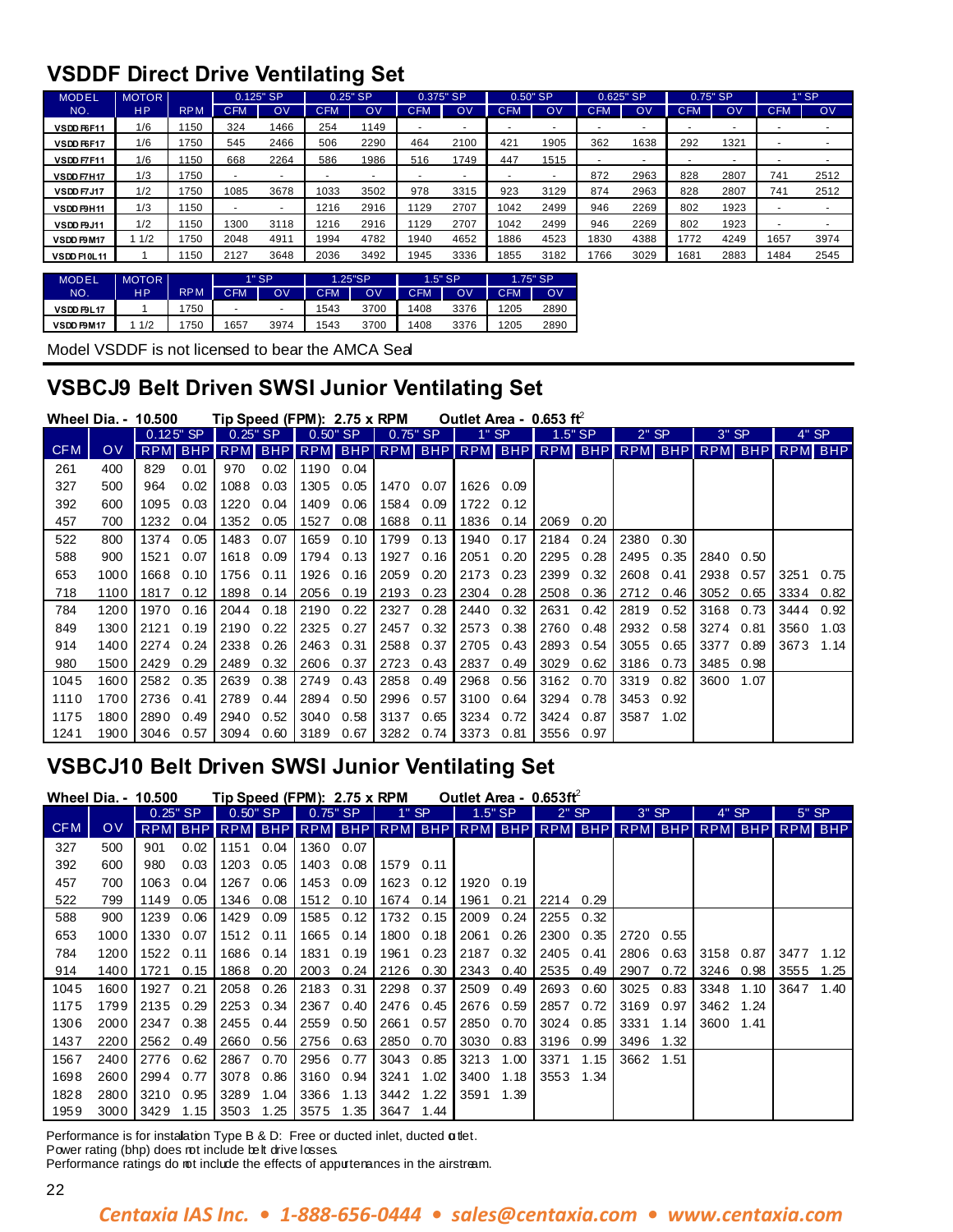### **VSFCJ7 Belt Driven Junior Ventilating Set**

|            |      | <b>Wheel Dia. - 7.688</b> |                           |            |      | Tip Speed (FPM): $2.012 \times$ RPM |      |      |             | Outlet Area - $0.325$ ft |            |      |         |                                         |          |         |           |                |      |
|------------|------|---------------------------|---------------------------|------------|------|-------------------------------------|------|------|-------------|--------------------------|------------|------|---------|-----------------------------------------|----------|---------|-----------|----------------|------|
|            |      |                           | $0.125"$ SP<br>$0.25"$ SP |            |      | $0.50"$ SP<br>$0.375"$ SP           |      |      | $0.625"$ SP |                          | $0.75"$ SP |      | $1"$ SP |                                         | 1.25" SP |         | $1.5"$ SP |                |      |
| <b>CFM</b> | OV   | <b>RPM</b>                | BHP                       | <b>RPM</b> | BHP  |                                     |      |      |             |                          |            |      |         | RPM BHP RPM BHP RPM BHP RPM BHP RPM BHP |          | RPM BHP |           | <b>RPM BHP</b> |      |
| 260        | 800  | 632                       | 0.02                      | 832        | 0.03 | 996                                 | 0.05 |      |             |                          |            |      |         |                                         |          |         |           |                |      |
| 292        | 900  | 659                       | 0.02                      | 847        | 0.04 | 1008                                | 0.05 | 1148 | 0.07        | 1273                     | 0.09       |      |         |                                         |          |         |           |                |      |
| 325        | 1000 | 691                       | 0.03                      | 866        | 0.04 | 1022                                | 0.06 | 1159 | 0.08        | 1283                     | 0.10       | 1396 | 0.12    |                                         |          |         |           |                |      |
| 357        | 1100 | 728                       | 0.03                      | 887        | 0.05 | 1037                                | 0.06 | 1172 | 0.08        | 1293                     | 0.11       | 1405 | 0.13    |                                         |          |         |           |                |      |
| 390        | 1200 | 769                       | 0.04                      | 912        | 0.05 | 1056                                | 0.07 | 1187 | 0.09        | 1306                     | 0.12       | 1416 | 0.14    | 1616                                    | 0.19     |         |           |                |      |
| 422        | 1300 | 812                       | 0.05                      | 940        | 0.06 | 1075                                | 0.08 | 1203 | 0.10        | 1320                     | 0.13       | 1428 | 0.15    | 1626                                    | 0.20     | 1803    | 0.25      |                |      |
| 455        | 1400 | 858                       | 0.05                      | 972        | 0.07 | 1099                                | 0.09 | 1222 | 0.11        | 1336                     | 0.14       | 1443 | 0.16    | 1637                                    | 0.22     | 1812    | 0.27      | 1973           | 0.33 |
| 487        | 1500 | 905                       | 0.07                      | 1008       | 0.08 | 1125                                | 0.10 | 1242 | 0.13        | 1354                     | 0.15       | 1458 | 0.18    | 1649                                    | 0.23     | 1823    | 0.29      | 1982           | 0.35 |
| 520        | 1600 | 954                       | 0.08                      | 1048       | 0.09 | 1154                                | 0.11 | 1265 | 0.14        | 1373                     | 0.16       | 1475 | 0.19    | 1663                                    | 0.25     | 1834    | 0.31      | 1992           | 0.37 |
| 552        | 1700 | 1003                      | 0.09                      | 1088       | 0.11 | 1185                                | 0.13 | 1290 | 0.15        | 1393                     | 0.18       | 1493 | 0.21    | 1678                                    | 0.26     | 1847    | 0.33      | 2003           | 0.39 |
| 585        | 1800 | 1054                      | 0.11                      | 1132       | 0.12 | 1222                                | 0.14 | 1318 | 0.17        | 1417                     | 0.19       | 1513 | 0.22    | 1695                                    | 0.28     | 1861    | 0.35      | 2015           | 0.42 |
| 617        | 1900 | 1104                      | 0.12                      | 1176       | 0.14 | 1259                                | 0.16 | 1348 | 0.18        | 1443                     | 0.21       | 1535 | 0.24    | 1713                                    | 0.30     | 1876    | 0.37      | 2029           | 0.44 |
| 650        | 2000 | 1156                      | 0.14                      | 223        | 0.16 | 1299                                | 0.18 | 1382 | 0.20        | 1470                     | 0.23       | 1559 | 0.26    | 1732                                    | 0.33     | 1893    | 0.39      | 2043           | 0.47 |
| 682        | 2100 | 1206                      | 0.16                      | 1269       | 0.18 | 1340                                | 0.20 | 1418 | 0.23        | 1499                     | 0.25       | 1585 | 0.28    | 1751                                    | 0.35     | 1910    | 0.42      | 2058           | 0.49 |
| 715        | 2200 | 1259                      | 0.19                      | 1319       | 0.20 | 1384                                | 0.22 | 1457 | 0.25        | 1533                     | 0.28       | 1613 | 0.31    | 1774                                    | 0.37     | 1929    | 0.45      | 2075           | 0.52 |
| 747        | 2300 | 1310                      | 0.21                      | 1367       | 0.23 | 1428                                | 0.25 | 1496 | 0.27        | 1568                     | 0.30       | 1642 | 0.33    | 1798                                    | 0.40     | 1948    | 0.47      | 2093           | 0.55 |
| 780        | 2400 | 1364                      | 0.24                      | 1417       | 0.26 | 1474                                | 0.28 | 1538 | 0.30        | 1606                     | 0.33       | 1675 | 0.36    | 1824                                    | 0.43     | 1970    | 0.50      | 2112           | 0.58 |
| 812        | 2500 | 1415                      | 0.27                      | 1466       | 0.29 | 1521                                | 0.31 | 1580 | 0.33        | 1644                     | 0.36       | 1710 | 0.39    | 1851                                    | 0.46     | 1992    | 0.53      | 2131           | 0.62 |

### **VSFCJ9 Belt Driven Junior Ventilating Set**

|            | Wheel Dia. - | 9.188      |             |            |            | Tip Speed (FPM): 2.405 x RPM |            |            |            | Outlet Area - $0.451$ ft |             |                |      |            |      |            |            |                |         |
|------------|--------------|------------|-------------|------------|------------|------------------------------|------------|------------|------------|--------------------------|-------------|----------------|------|------------|------|------------|------------|----------------|---------|
|            |              |            | $0.125"$ SP | $0.25"$ SP |            | $0.375"$ SP                  |            |            | $0.50"$ SP |                          | $0.625"$ SP | $0.75$ "SP     |      | $1"$ SP    |      |            | $1.25"$ SP |                | 1.5" SP |
| <b>CFM</b> | OV           | <b>RPM</b> | <b>BHP</b>  | <b>RPM</b> | <b>BHP</b> | <b>RPM</b>                   | <b>BHP</b> | <b>RPM</b> | <b>BHP</b> |                          | RPM BHP     | <b>RPM BHP</b> |      | <b>RPM</b> | BHP  | <b>RPM</b> | <b>BHP</b> | <b>RPM BHP</b> |         |
| 361        | 800          | 495        | 0.02        | 665        | 0.04       | 804                          | 0.06       | 924        | 0.08       | 1032                     | 0.10        | 1132           | 0.12 |            |      |            |            |                |         |
| 406        | 900          | 511        | 0.03        | 673        | 0.04       | 809                          | 0.06       | 927        | 0.08       | 1033                     | 0.11        | 1130           | 0.13 | 1308       | 0.18 |            |            |                |         |
| 451        | 1000         | 531        | 0.03        | 683        | 0.05       | 816                          | 0.07       | 932        | 0.09       | 1036                     | 0.12        | 1132           | 0.14 | 1305       | 0.20 |            |            |                |         |
| 496        | 1100         | 554        | 0.04        | 695        | 0.06       | 824                          | 0.08       | 938        | 0.10       | 1041                     | 0.13        | 1135           | 0.15 | 1306       | 0.21 | 1460       | 0.27       | 1603           | 0.34    |
| 541        | 1200         | 579        | 0.04        | 710        | 0.06       | 834                          | 0.09       | 946        | 0.12       | 1047                     | 0.14        | 1140           | 0.17 | 1308       | 0.23 | 1459       | 0.29       | 1599           | 0.35    |
| 586        | 1300         | 607        | 0.05        | 728        | 0.07       | 845                          | 0.10       | 954        | 0.13       | 1054                     | 0.15        | 1146           | 0.18 | 1312       | 0.24 | 1461       | 0.31       | 1599           | 0.38    |
| 631        | 1400         | 636        | 0.06        | 748        | 0.08       | 859                          | 0.11       | 964        | 0.14       | 1062                     | 0.17        | 1153           | 0.20 | 1317       | 0.26 | 1465       | 0.33       | 1600           | 0.40    |
| 676        | 500          | 666        | 0.07        | 770        | 0.10       | 875                          | 0.12       | 976        | 0.15       | 1071                     | 0.18        | 1161           | 0.22 | 1323       | 0.28 | 1469       | 0.35       | 1603           | 0.42    |
| 722        | 1600         | 698        | 0.09        | 795        | 0.11       | 893                          | 0.14       | 990        | 0.17       | 1082                     | 0.20        | 1170           | 0.23 | 1330       | 0.30 | 1475       | 0.38       | 1608           | 0.45    |
| 767        | 1700         | 730        | 0.10        | 820        | 0.12       | 913                          | 0.15       | 1005       | 0.18       | 1094                     | 0.22        | 1180           | 0.25 | 1338       | 0.33 | 1481       | 0.40       | 1612           | 0.48    |
| 812        | 1800         | 763        | 0.12        | 848        | 0.14       | 935                          | 0.17       | 1022       | 0.20       | 1108                     | 0.23        | 1191           | 0.27 | 1346       | 0.35 | 1487       | 0.43       | 1618           | 0.51    |
| 857        | 1900         | 796        | 0.13        | 876        | 0.16       | 958                          | 0.19       | 1041       | 0.22       | 1124                     | 0.26        | 1204           | 0.29 | 1356       | 0.37 | 1495       | 0.46       | 1624           | 0.54    |
| 902        | 2000         | 830        | 0.15        | 905        | 0.18       | 983                          | 0.21       | 1062       | 0.24       | 1141                     | 0.28        | 1218           | 0.32 | 1366       | 0.40 | 1504       | 0.48       | 1632           | 0.57    |
| 947        | 2100         | 864        | 0.17        | 936        | 0.20       | 1009                         | 0.23       | 1085       | 0.26       | 1159                     | 0.30        | 1234           | 0.34 | 1378       | 0.42 | 1513       | 0.51       | 1640           | 0.61    |
| 992        | 2200         | 899        | 0.20        | 967        | 0.22       | 1037                         | 0.25       | 1108       | 0.29       | 1180                     | 0.33        | 1251           | 0.37 | 1391       | 0.45 | 1523       | 0.54       | 1648           | 0.64    |
| 1037       | 2300         | 934        | 0.22        | 998        | 0.25       | 1065                         | 0.28       | 1133       | 0.32       | 1202                     | 0.36        | 1270           | 0.40 | 1405       | 0.48 | 1534       | 0.58       | 1658           | 0.68    |
| 1082       | 2400         | 969        | 0.25        | 1030       | 0.28       | 1094                         | 0.31       | 159        | 0.35       | 1225                     | 0.39        | 1290           | 0.43 | 1421       | 0.52 | 1547       | 0.61       | 1668           | 0.71    |
| 1127       | 2500         | 1004       | 0.28        | 1063       | 0.31       | 1124                         | 0.34       | 186        | 0.38       | 1249                     | 0.42        | 1312           | 0.46 | 1437       | 0.55 | 1561       | 0.65       | 1679           | 0.75    |

### **VSFCJ10 Belt Driven Junior Ventilating Set**

|            | <b>Wheel Dia. - 10.625</b> |            |             |            | Tip Speed (FPM): 2.782 x RPM |         |             |      |            | Outlet Area - $0.594$ ft |             |            |      |                                 |         |      |                |                |          |  |
|------------|----------------------------|------------|-------------|------------|------------------------------|---------|-------------|------|------------|--------------------------|-------------|------------|------|---------------------------------|---------|------|----------------|----------------|----------|--|
|            |                            |            | $0.125"$ SP |            | $0.25"$ SP                   |         | $0.375"$ SP |      | $0.50"$ SP |                          | $0.625"$ SP | $0.75$ "SP |      |                                 | $1"$ SP |      | $1.25"$ SP     |                | $.5"$ SP |  |
| <b>CFM</b> | $\overline{O}V$            | <b>RPM</b> | <b>BHP</b>  | <b>RPM</b> |                              | BHP RPM | <b>BHP</b>  |      |            |                          |             |            |      | RPM BHP RPM BHP RPM BHP RPM BHP |         |      | <b>RPM BHP</b> | <b>RPM BHP</b> |          |  |
| 475        | 800                        | 404        | 0.04        | 519        | 0.06                         | 617     | 0.08        |      |            |                          |             |            |      |                                 |         |      |                |                |          |  |
| 535        | 900                        | 425        | 0.04        | 533        | 0.07                         | 627     | 0.10        | 710  | 0.12       |                          |             |            |      |                                 |         |      |                |                |          |  |
| 594        | 1000                       | 447        | 0.05        | 548        | 0.08                         | 638     | 0.11        | 719  | 0.14       | 794                      | 0.17        | 863        | 0.20 |                                 |         |      |                |                |          |  |
| 653        | 1100                       | 472        | 0.07        | 566        | 0.10                         | 652     | 0.13        | 730  | 0.16       | 802                      | 0.19        | 870        | 0.23 |                                 |         |      |                |                |          |  |
| 713        | 1200                       | 498        | 0.08        | 585        | 0.11                         | 667     | 0.14        | 743  | 0.18       | 813                      | 0.22        | 878        | 0.25 | 999                             | 0.33    |      |                |                |          |  |
| 772        | 1300                       | 524        | 0.10        | 606        | 0.13                         | 684     | 0.16        | 757  | 0.20       | 825                      | 0.24        | 889        | 0.28 | 1006                            | 0.36    | 1115 | 0.44           |                |          |  |
| 832        | 1400                       | 551        | 0.12        | 629        | 0.15                         | 703     | 0.19        | 773  | 0.23       | 839                      | 0.27        | 901        | 0.31 | 1016                            | 0.39    | 1121 | 0.48           | 1220           | 0.57     |  |
| 891        | 1500                       | 579        | 0.14        | 653        | 0.17                         | 723     | 0.21        | 790  | 0.25       | 854                      | 0.30        | 914        | 0.34 | 1026                            | 0.43    | 1129 | 0.52           | 1226           | 0.62     |  |
| 950        | 1600                       | 607        | 0.16        | 678        | 0.20                         | 744     | 0.24        | 808  | 0.28       | 870                      | 0.33        | 928        | 0.37 | 1038                            | 0.47    | 1139 | 0.56           | 1233           | 0.66     |  |
| 1010       | 1700                       | 636        | 0.19        | 704        | 0.23                         | 767     | 0.27        | 828  | 0.32       | 887                      | 0.36        | 944        | 0.41 | 1051                            | 0.51    | 1150 | 0.61           | 1243           | 0.71     |  |
| 1069       | 1800                       | 665        | 0.22        | 731        | 0.26                         | 791     | 0.31        | 849  | 0.35       | 906                      | 0.40        | 961        | 0.45 | 1065                            | 0.55    | 1162 | 0.66           | 1253           | 0.77     |  |
| 1129       | 1900                       | 695        | 0.25        | 758        | 0.30                         | 816     | 0.34        | 872  | 0.39       | 926                      | 0.44        | 979        | 0.49 | 1080                            | 0.60    | 1175 | 0.71           | 1264           | 0.83     |  |
| 1188       | 2000                       | 725        | 0.29        | 785        | 0.34                         | 841     | 0.39        | 895  | 0.44       | 947                      | 0.49        | 998        | 0.54 | 1096                            | 0.65    | 1189 | 0.77           | 1277           | 0.89     |  |
| 1247       | 2100                       | 754        | 0.33        | 813        | 0.38                         | 867     | 0.43        | 919  | 0.48       | 969                      | 0.54        | 1018       | 0.59 | 1113                            | 0.71    | 1204 | 0.83           | 1290           | 0.95     |  |
| 1307       | 2200                       | 785        | 0.37        | 841        | 0.43                         | 894     | 0.48        | 944  | 0.53       | 992                      | 0.59        | 1039       | 0.64 | 1132                            | 0.77    | 1220 | 0.89           | 1304           | 1.02     |  |
| 1366       | 2300                       | 815        | 0.42        | 870        | 0.48                         | 920     | 0.53        | 969  | 0.59       | 1016                     | 0.65        | 1061       | 0.70 | 1150                            | 0.82    | 1237 | 0.96           | 1319           | 1.09     |  |
| 1426       | 2400                       | 846        | 0.47        | 899        | 0.53                         | 948     | 0.59        | 995  | 0.65       | 1040                     | 0.71        | 1084       | 0.77 | 1170                            | 0.89    | 1254 | 1.02           | 335            | 1.16     |  |
| 1485       | 2500                       | 876        | 0.53        | 928        | 0.59                         | 975     | 0.65        | 1021 | 0.71       | 1065                     | 0.77        | 1108       |      | $0.83$   1191                   | 0.96    | 1273 | 1.10           | 1351           | 1.24     |  |